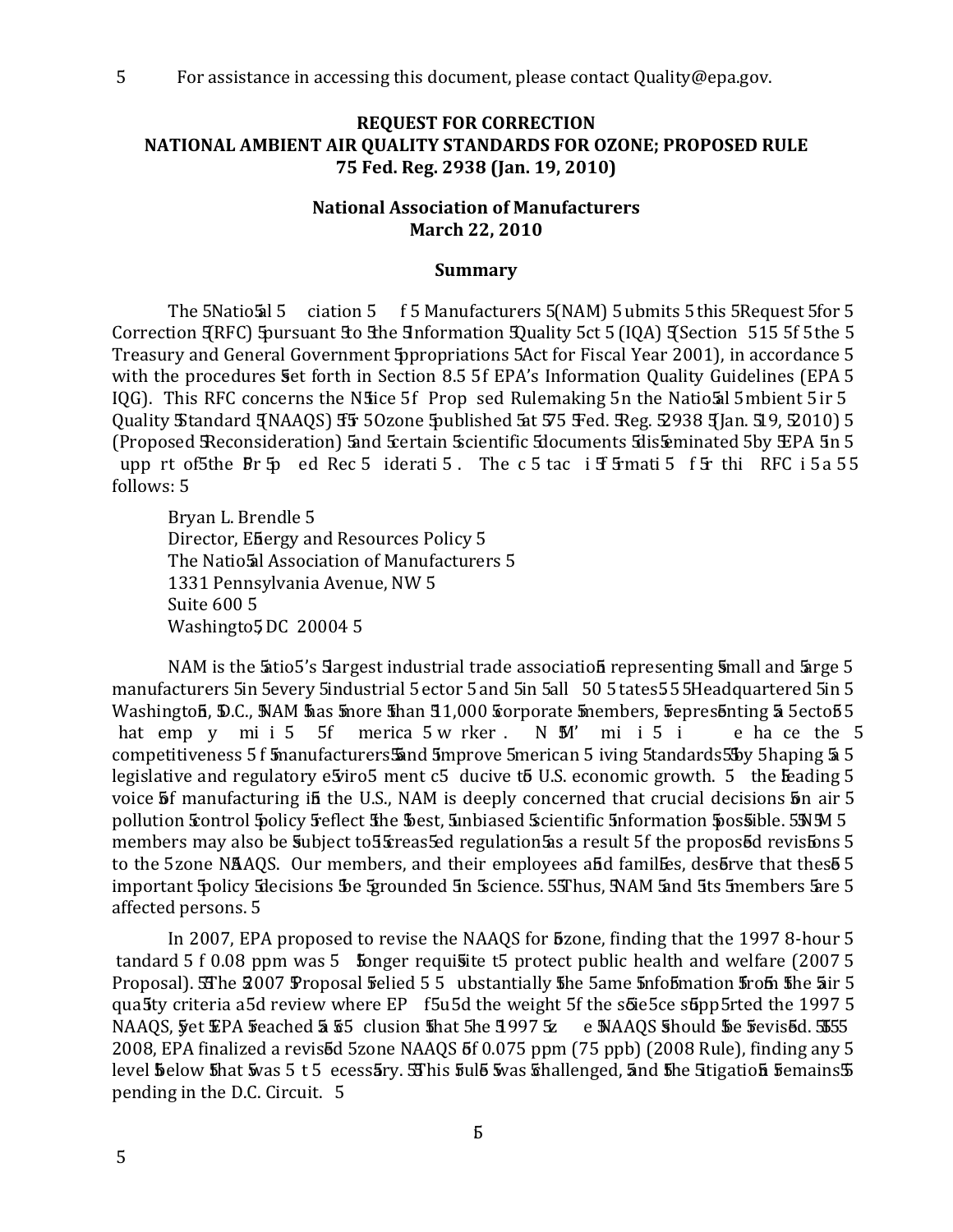5

As 5 part 5 f fihe 5 ormal Spublic & 5 mment 5 robess for the 2007 Prop6sal, the NAM 5 submitted 5 Request for Correction 52007 RFC) 5n 5 accordance 5 with the EPA 50G.<sup>1</sup> F 5r 5 information 5 disseminated 5 as 5 part 5 f 5 an 5 PA 5 notice-and-comme \$ 5 process, EPA's 5 0 6 5 require the Agency to incorporate its response to the RFC within its 5 rmal 5 PA response 5 t 5 c 5mme 5: 5 EP did thi 5 c 5 curre 5t with it 5 pub icati 5 5f the fi 5a o 55 e N 5 QS 5 revisfon.<sup>2</sup> Becau & EP '5re \$ 5 e \$ 555 adequate a 5d the Age 5cy finade n 5 e 5f fine 5 requested Sorrections, NAM filed 5 Request for Reconsideration 5n Dctober 2008 52008 5 RFR), which i5i5c5ided a5Affachme5t 1 t5 thi5RFC.<sup>3</sup> EPA delivered an ifiterim reply in 5 January 2009, 5 which 55 5 ncluded 555 Attachment 2 55 This RFC, 5 nforming NAM That The 5 Agency 55 ftended 55 5 postpone 5 responding 5 ubstantively 50 5 he RFR 5 because 5 f5 itigatio 55 underway at the time in the U.S. Court 5 5Appeals for the District 5f Columbia Circuit.<sup>4</sup> That 5 suit Femains 55 5 beyance 5 pendity 5 EPA's 5 reconsideration 5 f The 5 zone JNAAQS 5 revisfon, 5 which EPA has committed to complete by August 31, 2010. 5

th 5ugh the EP IQG s by 5 the 5ge 5cy ge 5era 5y wi 5 re 5p 5 d i 5 90 day 5 t 5 a 5 RFR, 5 17 months have passed without a substantive response. Meanwhil, EPA has relied upon 5 the 5very 5 ame 5information 5challenged 5in 5the 52008 5RFR 5to 5support 5the 5Proposed 5 Reconsideration.5 Many 5f the information quality issues raised in the 2008 RFR remain 5 exactly as they were at the time the RFR was 5ubmitted. It is common Sense that Seads us 5 t 5 be feve that EP ha 5 a duty t 5 fu 5y, c 5mp  $f$  a 5d tra 5 pare 5t  $\bar{y}$  adhere t 5 it 5 o $\bar{w}$  5 5 administrative procedures and respond to the 2008 RFR at this time, well before it makes 5 any final decision 5 the Reconsideration. Moreover, the public has a right to review EPA'55 re 5p5 e t5 the RFR bef5re pr5vidi5g n6w pub5c c5mme5t5 o5 the 5cie5tific merit5 o6the 5 Proposed Reconsideration. Without the ability to review EPA's response, the public would 5 be Sileprived 5f 5 5 meaningful 5 pportunity 50 5 5 mment, 5n 5 hat 5t 5 would 5 e 5 ess 5 han 5 ully 5 informed, which is contrary to the letter and spirit of the Clean Air Act. 5

Purportedlo based on the same record as the 2008 Rule, EPA has "reconsidered" the 5 level and **h**ow proposes to revise the primary 5tandard to 50 mewhere between 60 ppb and 5 70 ppb 5 and 55 promulgate 5 slifferent 5 econdary 5 tandard. 55 5 addition 5 to 5 easserting 5 he 5 scientific record for the 2008 Rule, EPA considers and relies 5 **h**ew information **h**ot in the 5 2008 Rule Fecord. 555 Fe-disseminating the 5dd 5nformation 5nd 5disseminating the 5ew 5 information, EPA has 5 ot complied with the IQA, which requires that agencies disseminate 5 information 5n 5 5manner 5hat Ensures 5and 5maximizes 5ts 5quality, 5 bjectivity, 5 tility 5nd 5

 $\overline{5}$ 

 $\overline{5}$ 

<sup>&</sup>lt;sup>1</sup> National 5 ciation 5 of Manufacturers (2007), U.S. Environmental Protection Agency (2008b, p.16496) and 5 U.S. Environmental Protecti5 Agency (2002). 5

<sup>&</sup>lt;sup>2</sup> U.S. Environmental Protection Agency (2008c). 5

<sup>&</sup>lt;sup>3</sup> National Association of Manufacturers (2008). 5

<sup>&</sup>lt;sup>4</sup> U.S. Environmental Protecti5 Agency (2009a). 5

U.S. Environmental Protection 5 gency (2010a, p. 2940): "This reconsideration is based 5n the Scientific and 5 technical information and ana 5yses on which the March 2008  $O_3$  NAAQS rulemaking was based." 5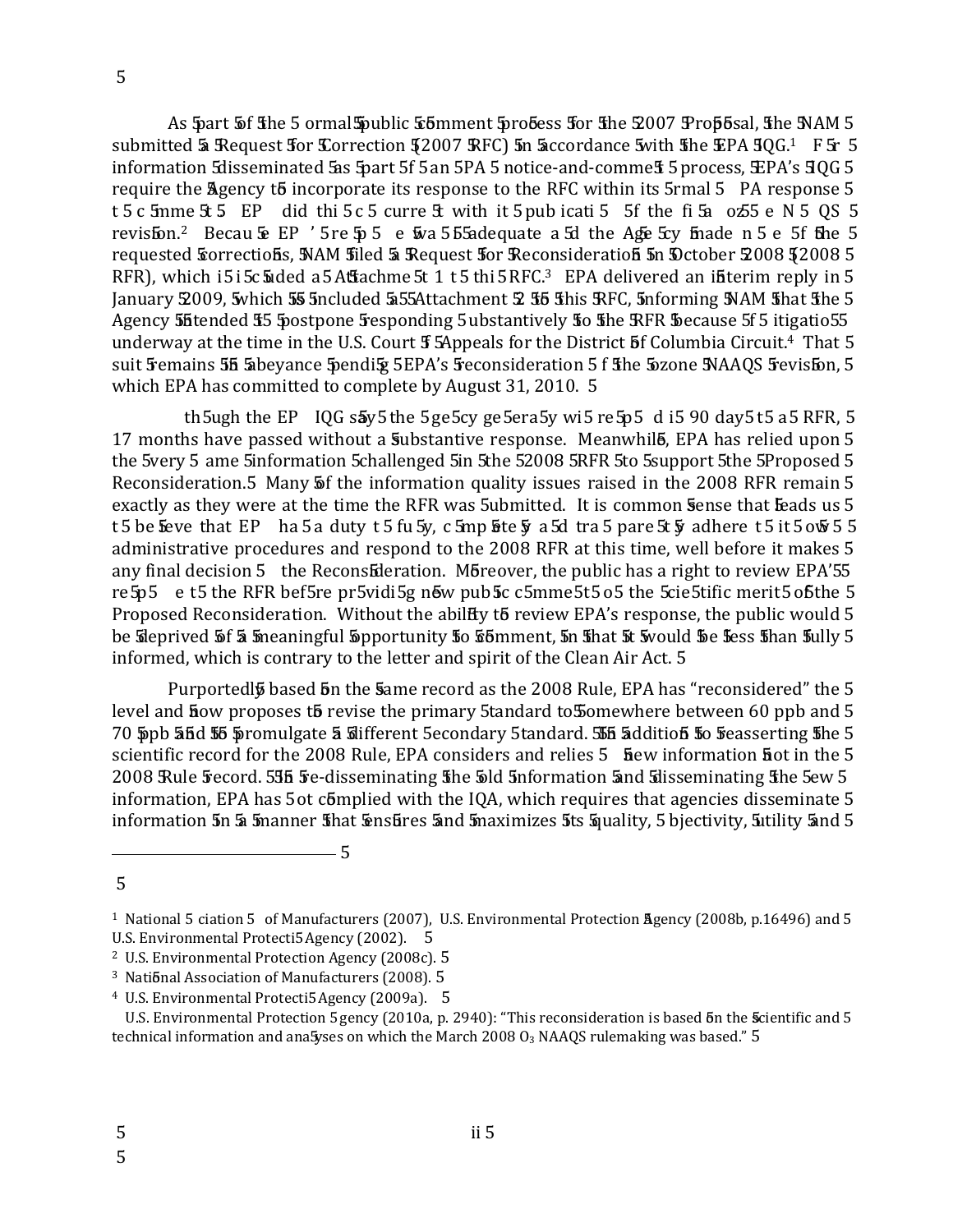integrity. EPA has wholly failed to d55so here. 5s a result, NAM is compelled to 5ubmit thi 55 RFC. The primary points raised i5this RFC are summarized as follows: 5

- $\triangleright$  Fir5t, i5 Secti5 I, the N5M exp5ai5 why EP mu5t re5p5 d t5 it5 2008 RFR. Secti5 5 I 5f thi5d5cume5t, thu5, 5h5u5d n5t be treated a5 a n6w RFC, fo5 it d5e55 t rai5e a5y 5 ew 5 information 5 quality 5 issues 5 that 5 warrant 5 a5ew 5 reply 5 n 5 he 5 response 5 to 5 comments SEPA 5will 5publish 5along 5with 5any 5revised Final 5Rule. 55This 5 ection 5 summarizes NAM's 2008 RFR and seeks only to remind EPA of its duty to resposd. 5
- > 15 Secti 5 II, the N 5M the 5 5ut 55e 5 s 5me 5f the materia 5err 5r 5 i 5 the Br 5p 5 ed 5 Reconsideration that c5 titute 5 new IQA violations that must be considered as part 5 of 5 5 ew RFC. S Section 51 5 dentifies 5 ew 50A 5 riolations 5 elated 50 5 he 5 ew 5 science 5 cited 55 supp 5t of 5the Br 5 5ed Rec 5 iderati 5 a 5d the ma 5 er 55 which 5 Administrator Jackson has relied upon it. Specifically, EPA cites a review 5 Simited 5 ew 5 scientific 5 nfob mation 5 prepared 5 v 5 the 5 Agency 5 "Provisio 5 1 5 essment 5 f 5 Recent Studies 5 n Health 55d 5Ecological Effects 5 f Dzone Exposure," September 5 2009) JProfisional 5 sessment). 5The Proposed Reconsideration 5 relies 5 apponsible 5 Provisional 5 essment 5 for 5 cientific 5 upport 5 for 5 wering 5 the 5 primary 5 zone 5 tandard 5 a5d 5 etting 5a 5 ew 5 econdary 5 tandard. 5 5H 5 wever, 5 the 5P rovisional 5 Assessment Sloes 5 5 such Shing. 59t 5s 5an Segregious 5 violation 5of She 55 o 5 mation 5 quality 5 presentation also bjectivity 5 standard 5 to 5 misrepresent 5 the 5 c5 tents 5 f 5 a 5 cientific document in an effort to Support a decision made on nonscientific grounds. 5 The 5nformation 5 quality 5 rrors 5 lloged 5 herein 5 hould 5 e 5 reated 5 s 5 art 5 f 5 5 ew 5 **RFC. 5**
- > Section 3II Expands 5 upon 5 nformation 5 quality 5 errors 5 dentified 5n 5 he 5 2008 RFR 5 becau & the 5ame err 5 5 ari & i 5 5 me of 5 the 5 ew 5 cie 5 ce EP re ie 5 o 5 i 5 the 5 Proposed Reconsideration. 5Thus, 5his Sectio55should 5e 5 reated 55 5 5 eminder 5f 5 EPA's Suty 55 Fespond 50 5he 2008 RFR 5 with 5 respect 50 5he 5 nfl 5 entities 5 cientific 5 information 5 disseminated 5 and 5 relied 5 upon 5 in 5 the 5 Prop5ed 5 Reconsideration. 55We 5uggest 5a 5path Sobward Sthat EPA 5can Stake St5 5ensure 5ts 5 adhere  $\overline{3}$ ce  $\overline{5}$  5 if  $\overline{5}$  mati 5 qua fly pri  $\overline{5}$ ip e 5 a  $\overline{5}$  d  $\overline{5}$  5 icie 5 i 5 the 5 5 text 5 f the 5 Proposed Reconsideration. These 5ame actio5s may be helpful if responding to the 5 2008 RFR. 5
- $\triangleright$  Section IV Expands Supon & Sproblem 5 dentified 5n Sthe  $\frac{2007}{7}$  RFC 5 and  $\frac{2008}{7}$  RFR 5 concerning EPA's Feliance 5n Federally-conducted 5r 5 ponsored 5 tatisfical Studies 5 that 5do 5 t 5adhere 5to 5Federal 5 tatistical 5 policy 5 tandards 5 and 5 guidelines 5 f5 5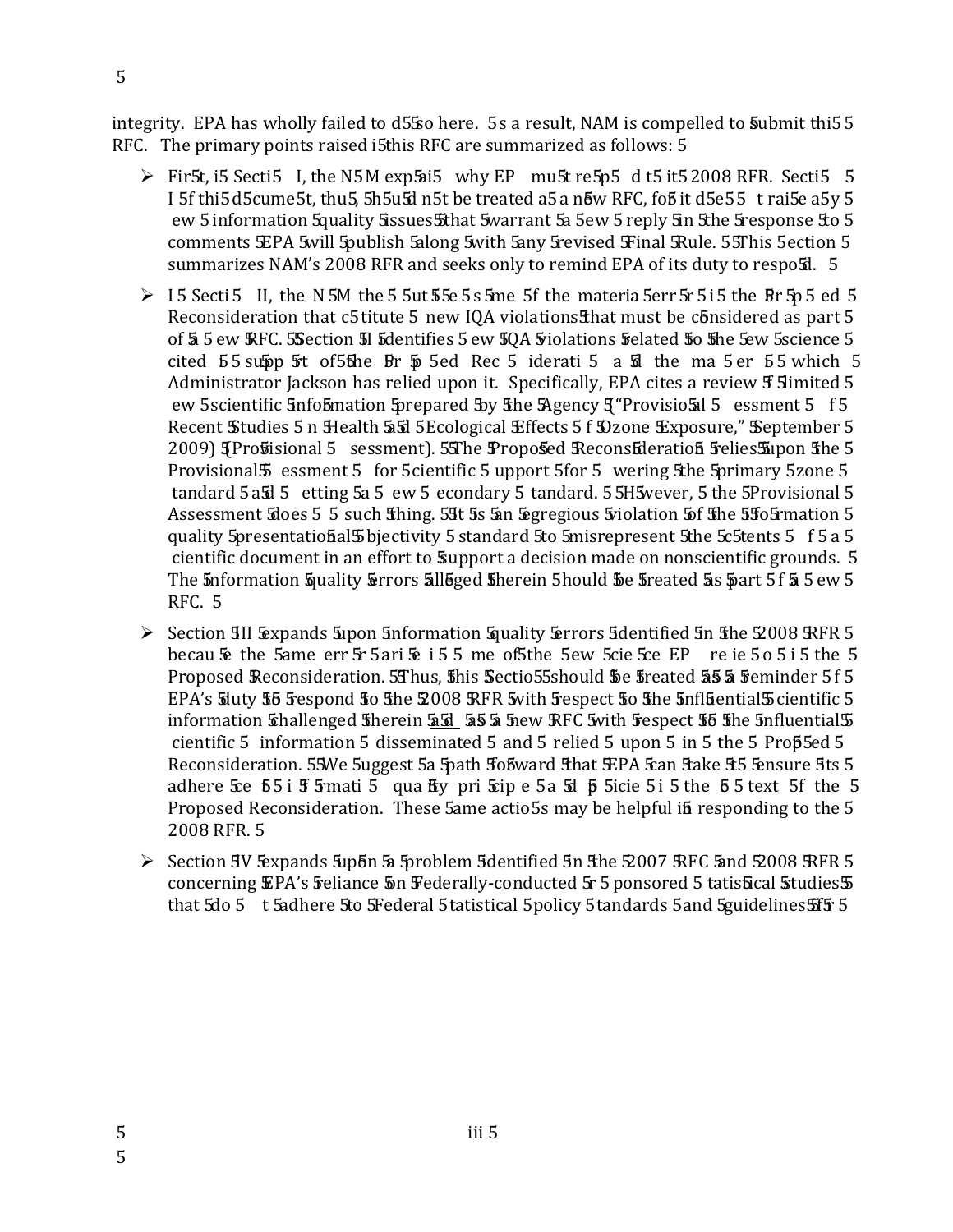respons 5 e \$pias.<sup>6</sup> Federal \$policy \$ \$xplicit \$ regarding \$ he \$ need \$ 05 \$ agencies \$ hat 5 conduct 5r 5sponsor 5nformation Sollections 5 chieve 5he 5 highest 5 practical 5 ates 5f 5 response in order to avoid the potential for bias from low response rates.<sup>7</sup> 5

These mandatory Federal Standards are fiot met in the 5tudies that the Government 5 funded 5a5d 5 which EPA 5 relies 5 upon 5 o 55 form 5 the 5 dministrato 5 r's 5 udgment 5 o 5 propose to bower the 5tandard to a lievel between 60 and 70 ppb. N5etheles5, EPA 5 is bound by applicable statistical p5icy 5 standards and information quality guidance 5 to assure that the infobmation EPA dissominates meets these statisfical flandards. 8 5 In particular, EPA must ensure that the statistical information it relies upon meets 5 Federal Statistical policy 5tandards 55 respons 5 rates, and where response rates are 5 below prescribed thresholds, ensure that 5 respons Se bias analyses are performed. 5 EPA cannobevade Federal statistical policy standards by outsourcing to third parties 5 the production **f** Socientific information that does **h**ot meet Federal 5tatistical po5cy 5 ta 5dard 5 the 5 di 5 emi 5ate it a 5 auth 5 ritative. EP re 5 ed o 5 the 5e 5 tudie 5 i 5 the 5 2007 5Proposed 5Rule 5and 52008 5Final 5Rule, 5and 5NAM 5identified 5and 5rais6d 5 respons5 e bias as material infobimation quality error in the 2007 RFC and 2008 5 RFR. 55Despite 5having 5 t 5 replied 5to 5the 52008 SRFR, SEPA 5 relies 5 5 the 5ame 5 information again in the Proposed Reconsideration, thus generating a fiew round 5f 5

 $6$  The statistica 5p5 icy 5ta 5dard 5 app 5y t5 "Federa 5ce 5 u 5e 5 a 5d strvey 5 wh 5 e statistica 5purp 5 e 5 i 5c 5u de 5 the Silescription, Sestimation, Sor Sinalysi55of She Scharacteristics 5 f groups, Segments, Sactivities, 5 r geographic 5 areas 5n 5ny \$iological, 5demographic, 5conomic, 5nvironmental, 5natural 5esource, 5nysical, 5ocial, 5r 5 ther 5 phere 5of 5nterest." 5Dffice 5of 5Management 5abd Budget 52006, 5p. 51). For 5 tatistical 5policy 5purposes, 5an 5 observational epidemiology study is a special purpose survey intended to describe, estimate, and analyze the 5 extent to which exposure to various environmental agents may have potentially adverse health effects on a 5 population of interest. 5

<sup>7</sup> Office of Management and Budget (2006, p. i) provides that: 5

 $-5$ 

gencies 5 must 5design 5the 5urvey 5to 5achieve 5the 5highest 5practical 5rates 5 f 5re5ponse, 5 commensurate with the importanete 5f survey uses, respondent burden, and data collection  $5$ costs, to ensure that Survey results are representative of the target population So that they 5 can be used with confidence to inform decisions (emphasis added). 5

Furthermore, these Kuidelines have very specific requirements that must the total when actually response 5 rates furn Sout to be too low: 5

Nonresponse \$pias analyses must be 55 ducted whe 5 b 5 to 5 ftem re 5 5 e fate 5 5r other 5 factors suggest the potential for bias so occur (emphasis added). 5

Id.

 $\overline{5}$ 

<sup>&</sup>lt;sup>8</sup> Office 5f Management afid Budget (2006, p. iii): "Standard 6.1: ge5cie5 are re5p5 ib & f5r the qua5ty of 55 information fihat fihey filissominate and 5nust 55 titute appropriate frontent/Subject 5natter, 5 tatistical, and 5 methodol gical 5 review 5procedures 5t55 comply 5with 50MB 5a5d 5agency 5Information 50 uality 5Guidelines" 5 (emphasis added). 5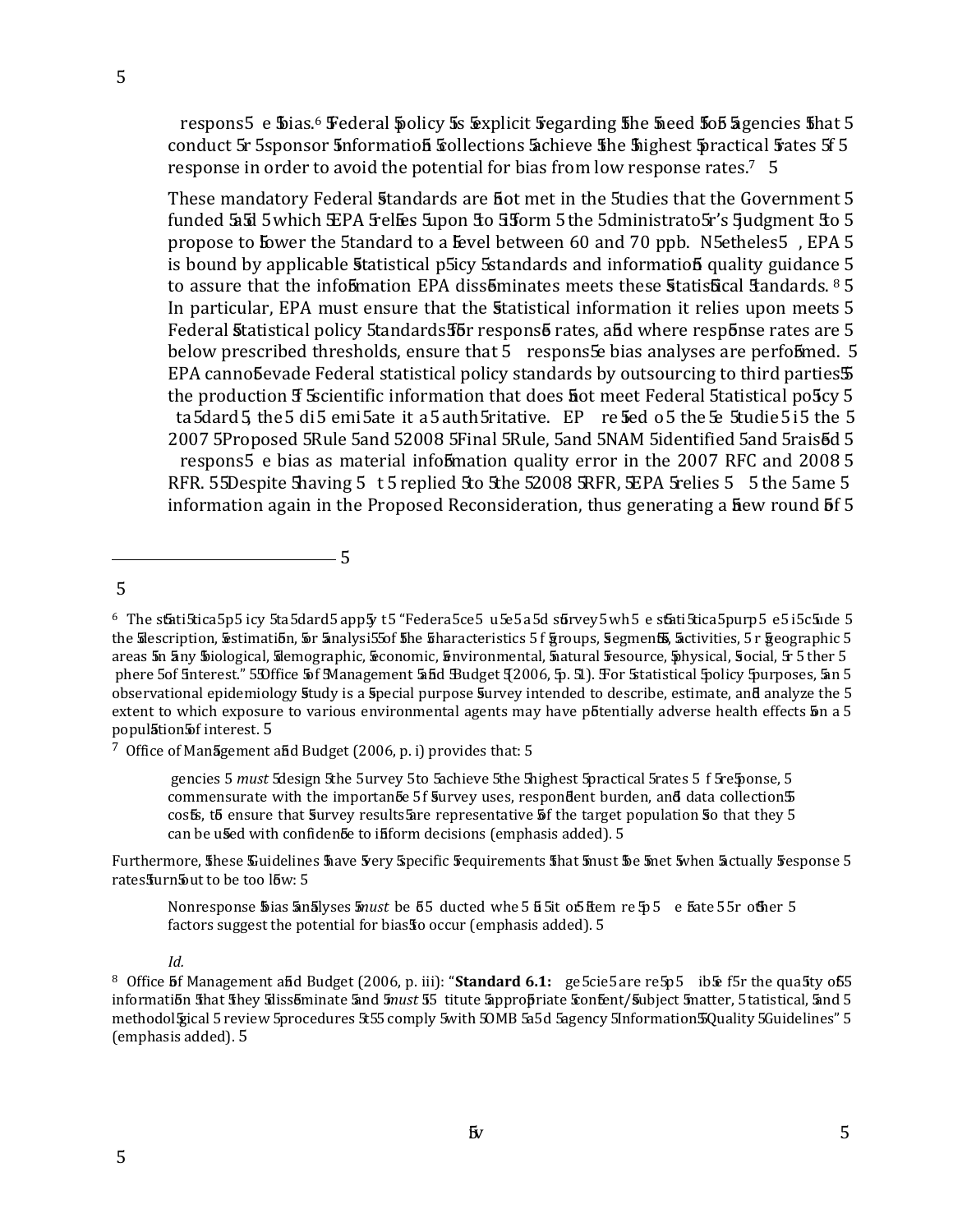information Squality Serrors. SThus, Shis Section Should Se Streated So 5 Feminder St 5 EPA's Suty 55 Fespond 50 5he 2008 RFR 5 with Fespect 55 5he 5nfluential 5tatistical 5 information Schallenged Sherein 55d 55 5 Snew RFC Swith Sespect 55 She 5nfluential 5 statistical 5 information 5 disseminated 5 and 5 relied 5 upon 5 in 5 the 5 Proposed 5 Reconsideration. 55We 5uggest 5a 5path Sobward Shat EPA 5can Stake St5 5ensure 5ts 5 adhere  $\overline{3}$ ce  $\overline{5}$  5 i  $\overline{3}$   $\overline{5}$   $\overline{5}$   $\overline{5}$   $\overline{4}$   $\overline{5}$   $\overline{4}$   $\overline{5}$   $\overline{5}$   $\overline{5}$   $\overline{5}$  is  $\overline{5}$   $\overline{5}$   $\overline{5}$   $\overline{5}$   $\overline{5}$   $\overline{5}$   $\overline{5}$   $\overline{5}$   $\overline{5}$   $\overline{5}$ Proposed Reconsideration. These 5ame actio5s may be helpful in responding to the 5 2008 RFR. 5

Section 5 Sputlines 55 formation Squality Serros 5 Fesulting 5 rom EPA's Spenchant 5 or 5 making 5 Sirreconcilable 5 claims 5 about 5 cientific 5 information 5 in 5 different 5 ettings 5 5 depending 5 on 5 whether 5t 5 upports 5 or 5 contradicts 5 he 5 policy 5 decision 5t 5 eeks 5 o 5 support. EPA's Proposed Reconsideration suffers from similar problems butlined in 5 the 2008 RFR, raising fiew IQA errors that must be corrected. F5 50zone, EPA insists 5 that Self-administered and Sten 5 eS-reported Sung function test data are valid and 5 reliable 5 for 5 demonstrating 5 adverse 5 effects, 5 but 5 for 5 nitrogen 5 di5xide 5 EP 5 said 5 [r]eliable 5data 5are 5 toriously 5 difficult 5to 5come 5by 5using 5portable 5peak 5flow 5 measuring Silevices."<sup>9</sup> These Spreconcilable Statemen<sup>1</sup>s are Socumented Sn 5he 2008 5 RFR. Since the 2008 RFR, EPA has 5 published revised do Equinents for 5 it rogen 5 xides 5 in 5 which the 5 tatement Sdescribing these Sdata 5 a 5 Sunreliable 5 was 5 simply Sdeleted. 5 While 5his 5nay 5ave Silminated 5ew 5evidence of SBP '5 5nateria 5abu 5e of 5 5cie 5tific 5 information in Support 5 of predetermined policy Sobjectives, it slid 5 ot eliminate the 5 fact. 5 EPA Scontinues \$155 rely 5 Erro Seous 5 scientific 5nformatio 5 35 5nform 3 the 5 dminis5trator's judgment in determining the appropriate level ob the standard in the 5 Proposed Reconsideration. 5 Thus, this Sectio 55 should be freated 55 5 Feminder 5 f 5 EPA's Follow 55 5 Fespond 50 5 he 5008 RFR 5 with 5 respect 50 5 he 5 nfluential 5 tatistical 5 statistical 5 information 5 disseminated 5 and 5 relied 5 upon 5 in 5 the 5 Proposed 5 Reconsideration.<sup>10</sup> We 5ugge 5 a path 55 ward that EP ca 5 take 55 e 5 ure ft 55 adherence 5to 55 formation 5 quality 5 principles 5 and 5 policies 555 the 5 context 5f 5 the 5 Proposed Reconsideration. These 5ame actio5s may be helpful if responding to the 5 2008 RFR. 5

 $\overline{5}$ 

<sup>5</sup> 

<sup>&</sup>lt;sup>9</sup> 5 J.S. Environmental Protection 5 gency 52007, 5. 5-16). EPA also Explains the Significan Se 5f 50 for stata 5 collection methods: "This may help explain why, in contrast to studies with supervised measurements, none 5 of the 5ne 5studies using home peak flow measuremelits reported any significanb associations with ambienb5  $NO<sub>2</sub>$ ." *Id.* EPA display5n5 such caution in interpreting the same studies with respect to ozone. 5

<sup>&</sup>lt;sup>10</sup> 5This 5ssue 5vas 5 aised 5n 5he 2007 RFC 5nd 5he 2008 RFR, 50 5 which EPA 5 till 5has 5a 5 luty 50 5 espond. 5 Section Y Faises them as a 5 ew RFC because EPA has tommitted 5 imilar terrors again, and the 2008 RFR 5 cann<sup>'</sup>s address error<sup>5</sup>s committed after it was filed or based on a subsequent record. 5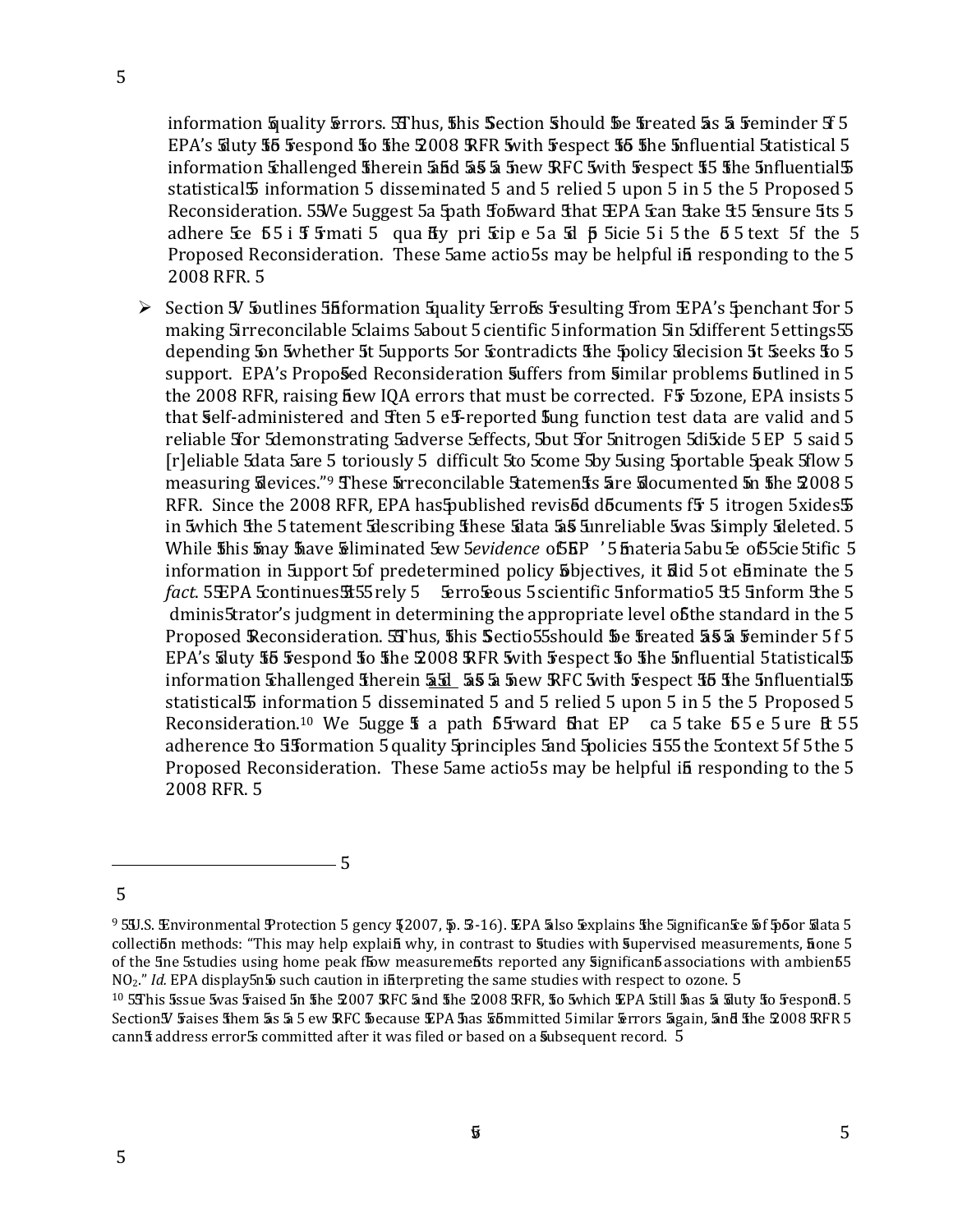$\triangleright$  Section VI concerns EPA's continued problems managing input from the CASAC in 5 ways shat are sompatible swith snformation squality. SNAM saised shis sssue sn she 5 2007 RFC and 2008 RFR. NAM dobs 50 again here because EPA has exacerbated the 5 problem, and thus committed hew errors and the preamble to the Reconsideration by 5 continuing to rely 5n CASAC input without clearly distinguishing between CSAC's 5 scientific 5nput 5and 5ts 5policy 5advice. 5The Proposed Reconsideration 5appears 50 5 abdicate Sto SCASAC Sduties Sand 5 bligations Seserved Sto Sthe 5dminis 5trator Sunder 5 Sections 108 and 109 5f the Clean Sir 5Act. This magnifies Sthe information quality 5 errors Embedded 5n 5he 2008 Rule 5y Eliminating 5 what 5 imited 5 Sarity 5 here 5 was 5 concerning the disfinction between CASS's 5scientific review and its policy advice. 5 The Proposed Reconsideration shus *Shitains & Snew Sound Sf Shiformation Squality 5* err 5r 5 that warra 5t a new RFC a 5d sb 5u & be treated a 5 5uch.<sup>11</sup> We 5ugge 5t a path 5 forward that EPA can take to ensuite its adherence to information quality principles 5 and policies 55 the sontext 5f the Proposed Reconsideration. SThese Same actions 5 may be helpful in responding to the 2008 RFR. 5

Within each Section, NM 5 uggests Specific remedies that, at a minimum, EPA must 5 provide 5n 5rder 50 5 bs 5m 5 5m 5 5m 5 bs 5m 5 5m 5 5m 5 bs 5m 5 bs 5m 5 bs 5m 6 5m 6 5m 6 5m 6 5m Reconsideration meets the Sevel 5f quality, **S**bjectivity and usefulness required by the IQA 5 and the Clean Air Act. Only in probiding this relief, can the public be properly informed and 5 meaningfully participate i5 the rulemaking probess. 5

In 5um, EPA must 55llow 5ts 5wn procedures 55d 5espond 55 5he 2008 RFR 5t 5his 5 time a 5d mu £ 65 s 5 before making any final solecision on the Proposed Reconsideration. 5 Without & 5 meaningful 5 pportunity to 5 eview EPA's 5 esponse, 5 ublic 5 comments 5 will 5 be 5 eriously 5 u5informed 5a5d 5 there 5will 5 t 5 be 5a55 pportunity 5 for 5 meaningful 5 public 5 participation, in contravention of Clean Air Act requirements. 5

- 5

<sup>&</sup>lt;sup>11</sup> 5This 5ssue 5vas 5 aised 5n 5he 2007 RFC 5nd 5he 2008 RFR, 50 5 which EPA 5 till 5has 5a 5 luty 50 5 espond. 5 Section IVI Faises 5 hem 5 s 5 5 wew RFC Secause EPA Sas Sommitted Similar Serrors 5 gain, 5nd 5 he 2008 RFR 5 cann<sup>5</sup> address error<sup>5</sup>s committed after it was filed or based on a 5ubsequent record. 5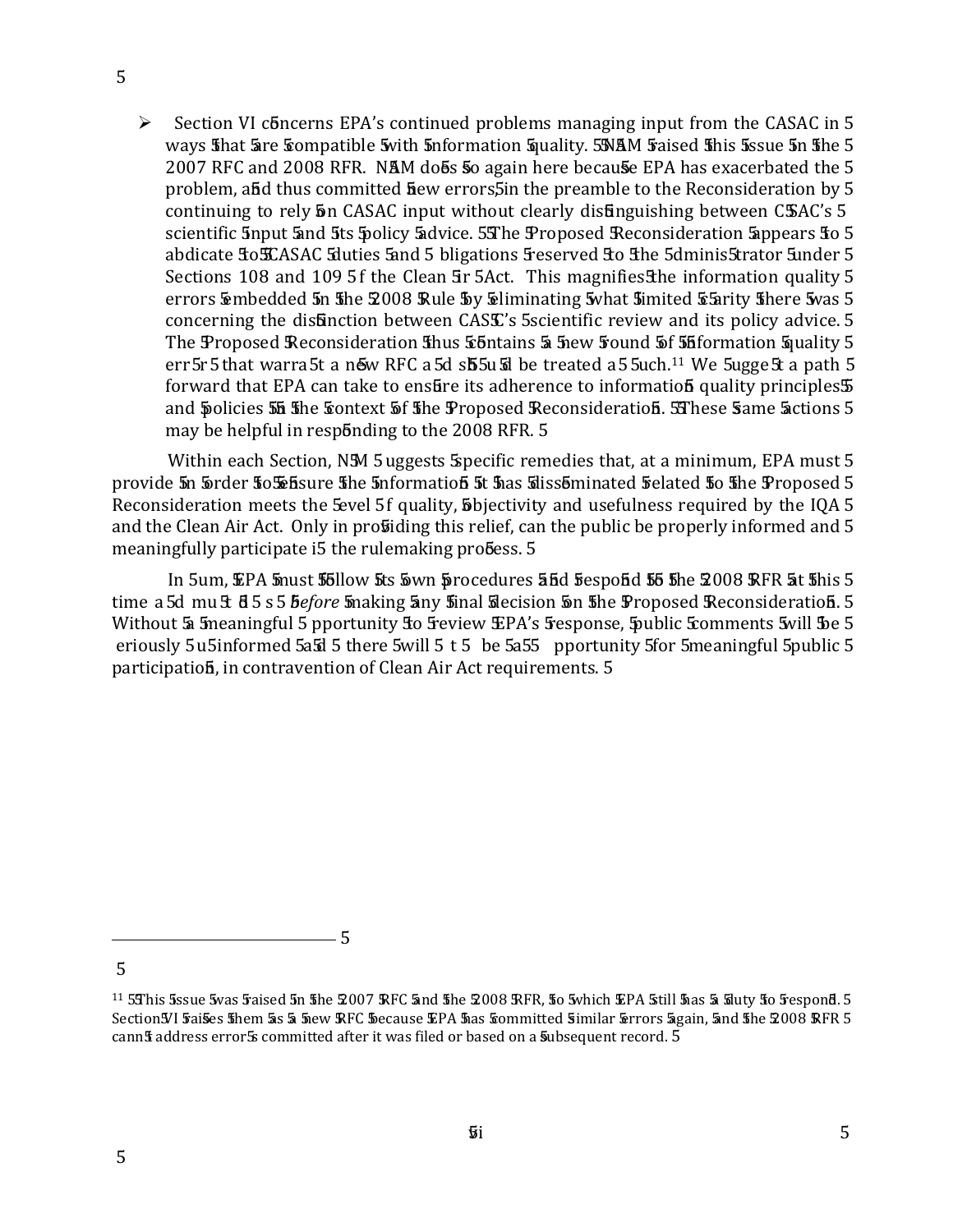### **I. EPA's RECONSIDERATION CONFIRMS INFORMATION QUALITY DEFECTS IDENTIFIED AND DESCRIBED IN NAM's 2008 REQUEST FOR RECONSIDERATION BUT TO WHICH EPA HAS NOT SUBSTANTIVELY RESPONDED.**

EPA has 5  $\,$  t responded to the 2008 RFR despite 17 months to do 5o. Yet EPA 5tates in the 5 It  $\overline{\bf 5}$ s  $\overline{\bf 5}$ mportant  $\overline{\bf 5}$ o  $\overline{\bf 5}$ stablish  $\overline{\bf 5}$ he  $\overline{\bf 5}$ aseline  $\overline{\bf 5}$ or  $\overline{\bf 5}$ liscussing  $\overline{\bf 5}$ nformation  $\overline{\bf 5}$ quality  $\overline{\bf 5}$ ss $\overline{\bf 6}$ es $\overline{\bf 5}$ related to the Proposed Reconsideration. A baseline is e**s**sential because, as **s**ioted above, 5 preamble that it is felying in the fame Scientific fecord that EPA Administrator Stephen 5  $\,$ Johnson <mark>Felied Sipon 5n Support 5of Sis 2008 S</mark>lecision<del>5 -</del>the Same Scientific Fecord <mark>5</mark>hat Sve 5 challenged. 5

In this Section, we tieal texclusively twith a p5rtion 51  $\mathbf EPA$ 's 5cientific frecord as it 5  $\mathbf E$ exisfed 5vhen NAM 5il5d 5he 2007 RFC. To 5hat 5 ecord 5s 5dded 5he 2008 Rule 5nd EPA'55 Response **5**o Comments. 5£PA's 5nadequate 5 esponses, 5and 5ts 5often Somplete 5 ailure 50 5 respond at all, were described in the 2008 RFR. 5

# A. The Information Quality Act and Applicable Information Quality Guidelines.

The  $\mathfrak{A}Q$ A  $\mathfrak{A}$ irects  $\mathfrak{A}$ he  $\mathfrak{D}$ ffice 5 f  $\mathfrak{A}$  anagement  $\mathfrak{A}$  $\mathfrak{A}$  5 Budget  $\mathfrak{A}$ (OMB)  $\mathfrak{A}$ o  $\mathfrak{B}$ xercise  $\mathfrak{B}$ y 5  $1995.^{12}$   $\rm{S}\rm{p}$ ecifically,  $\rm{the}$  5aw  $\rm{S}\rm{d}$ irected  $\rm{30MB}$   $\rm{355}$  provide,  $\rm{39y}$   $\rm{5}$   $\rm{5d}$  ate  $\rm{5e}$ rtain,  $\rm{5p}$ 5 icy  $\rm{5and}$   $\rm{5d}$ regulatio**f** or guidance certain authorities delegated to it in the Paperwork Reduction Act of 5 procedural 5guidance 5to 5Federal 5agencies:5f5r 5 ensuring 5and 5maximizing 5the 5quality, 5  $\,$  objectivity, 5 $\,$ utility, 5 $\,$ and 5 $\,$ integrity 5 f 5  $\,$ information 5 $\,$ (including 5  $\,$ tatistical 5 informatio $\,$ 5 $\,$ 5 $\,$ disseminated by Federal agencies. 5

The law directs OMB to "require that each Federal agency" publish its 5wn agency-5  $\,$  information 5(including 5  $\,$  tatistical $\,$  Sinformation) 5disseminated 5by 5the 5agency," 5and 5to55  $\,$ "establish  $5$ adminis ${\bf \bar{b}}$ rative  $5$ mechanisms  $5$ allowing  $5$ affected  $5$ persons $5$ t $55\,$  eek  $5$  a $5$ d $5\,$  btain  $5\,$ comply." 5 Sagency's Sadministrative Smechanism Shus Smust Snclude Sa Sobna Side Sway Soy 5 which **5**iffected **\$**parties\$an \$hallenge \$gency \$rrors \$"*seek … c* 5rrecti 5 ") \$5d \$ \$vay \$5r errors **55 S**ctually **5**e Sorrected §"and S*btain c* 5rrecti 5 "). A 5pr 5ce 5 that 6 5ab S 5 Sffected persons **S**o Seek a c Srrecti 5 , but n St t 5 <mark>a</mark>ctua Sy *bbtain* St, Sdoes Snot Sonform So SDMB's 5 specific guidelines "ensuring and maximizing the quality, objectivity, utility, and integrity of 5 s - - - - - " " "-- " ° 0 ° " 
government-wide guidelines ${\bf \mathsf{{F}}}$  or to the plain language of the law.  ${\bf 5}$ 

 $\sim$  5

<sup>&</sup>lt;sup>12</sup> 44 U.S.C. § 3501 *et seq.*; 44 U.S.C § 3516 note (Policy a**ñ**d Procedural**S**uidelines). 5<br><sup>13</sup> Office of Man**5**gement and Budget (2002). 5

ce of Man**5**gement and Budget (2002). 5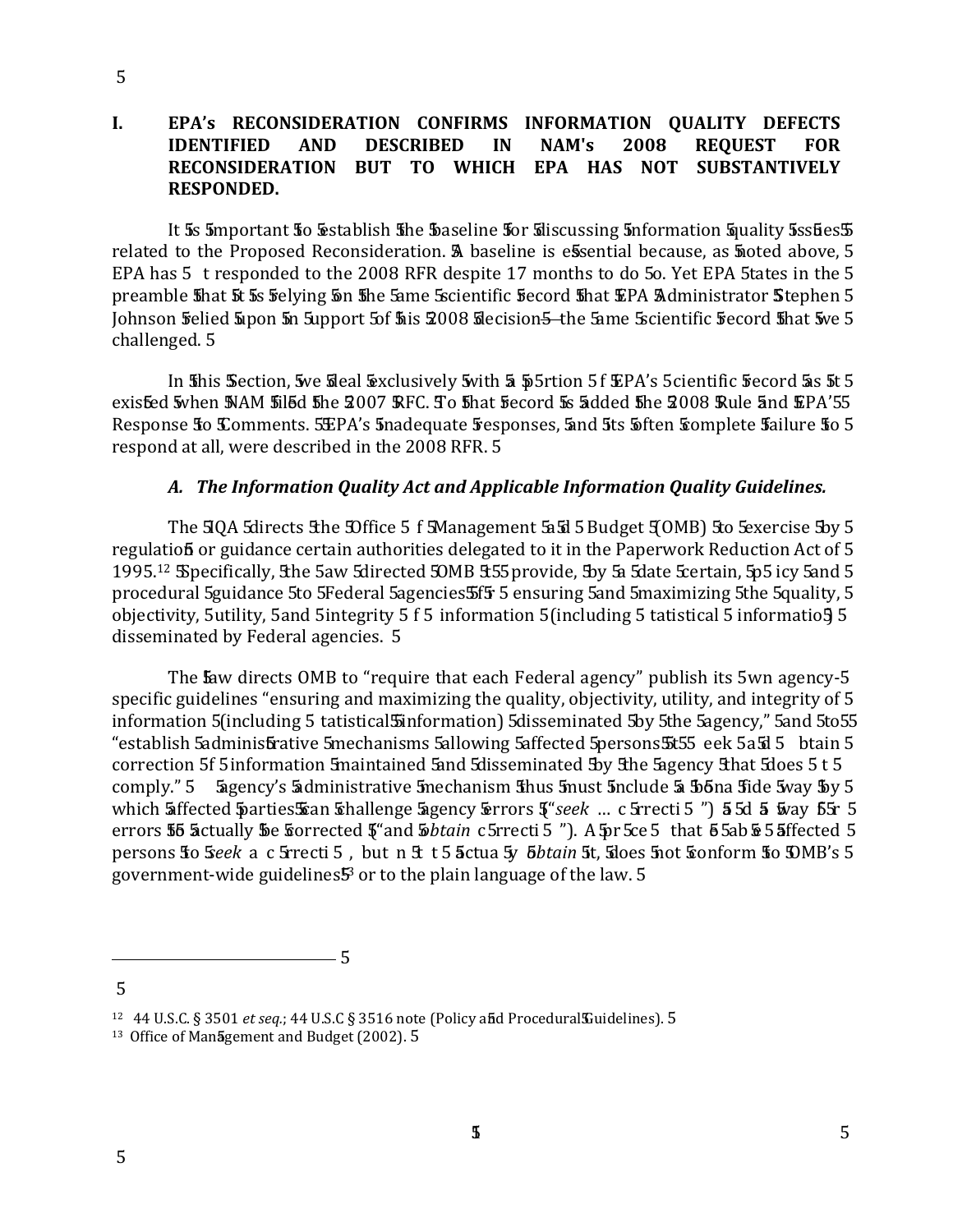### B. NAM's 2007 Request for Correction (2007 RFC)

Pursuant 50 5 he 5 procedures 5 et 5 orth 5 n 5 he EPA 5 QG, SNM 5 submitted 5 5 petition 5 styled according to EPA's preferences as a "Request for Correctio5"  $\overline{\mathbf{5}}$ r RFC 5n October 9, 5 2007.<sup>14</sup> a**5** part 5f the prescribed public comment process 5n EPA's 2007 proposed revisio55 to the 5zone NAAQS. The EPA IQG commits the 5 gency to reply to the RFC in the **Sormal** 5 course 5f 5ts 5 esponse 50 public somments, 5s 5 equired 5y 5he Administrative Procedure 5 Act. EPA's responses to 5 public comments in this cas are governed by Clean 5r 5 Act Section 5  $307(d)(6)(B)$ . 5

### C. EPA's Response to Comments

EPA Scattered its responses to the 2007 RFC throughout the 210-page Response to 5 Comments document, in many cases without clear attribution.<sup>15</sup> 5 fter an extensive review, 5 it became clear that this response was seriously deficient on multiple Evels. Sixteen times, 5 EPA 5 imply 5 "rejected" 5NAM's 5information 5quality 5error 5claim 55 ften 5 without 5the 5 presentatio55of a5y 5 ubstantive data 5r even 50 gical argument. Twelve times EPA merely 5 said 5t 5di5agrees" 5with NAM 5 egarding 5 he 5 bjectivity 5 f 5 5 purported 5 tateme 5 5 f 5 act, 5 knowledge, 5 r Scientific Snference, 55 Sf Sepresentatio5 5 of Sact Sor Sthowledge Sare 5thing 5 more than 5pinion. EPA rarely pr5vided a5 5 upport f5r its responses, fargely choosing to 5 assert an ubounded authority to 5 simply ignobe the substance of NAM's claims. 5

Based 5n this review, N5M concluded that it was fiecessary to exerci5e 5ur 5tatutory 5 right Eto 5eek 5and obtain the c 5recti 5 5f err 5 by mea 5 of 5the 5ppea 5pr 5cedure 55 established in the IQA and OMB, and set forth in the EPA IQG. 5

### D. NAM's 2008 Request for Reconsideration (2008 RFR)

- 5 If our review of EPA's response, we identified the following critical defects: 5
	- EPA's resp5e 5 ffered 5no evidence that the Agency adhered to its 5  $1.5$ wn information quality principles<sup>5</sup> policies and procedures. 5

5  $\overline{5}$ 

 $\overline{5}$ 

<sup>&</sup>lt;sup>14</sup> National Association of Manufacturers (2007). 5

<sup>&</sup>lt;sup>15</sup> U.S. Environmental Protection Agency (2008c, p. 1): "Due to the Sarge 5umber 5f comments that addressed 5 similar issues, as well as the 5heer v5ume 5of the c6mments received, this resp5 e-to-commen5s d6cument 5 does 5not Senerally Eross-reference Seach Sesponse Sto She Scommenser(s) 5who Staised She Sparticular Sissue 5 involved, 5alth bugh Scommenters 5are 5debtified 5n Some Scases 5where 5hey 5provided 5particularly 5detailed 5 comments that were used to frame the overall response on an5ssue." 5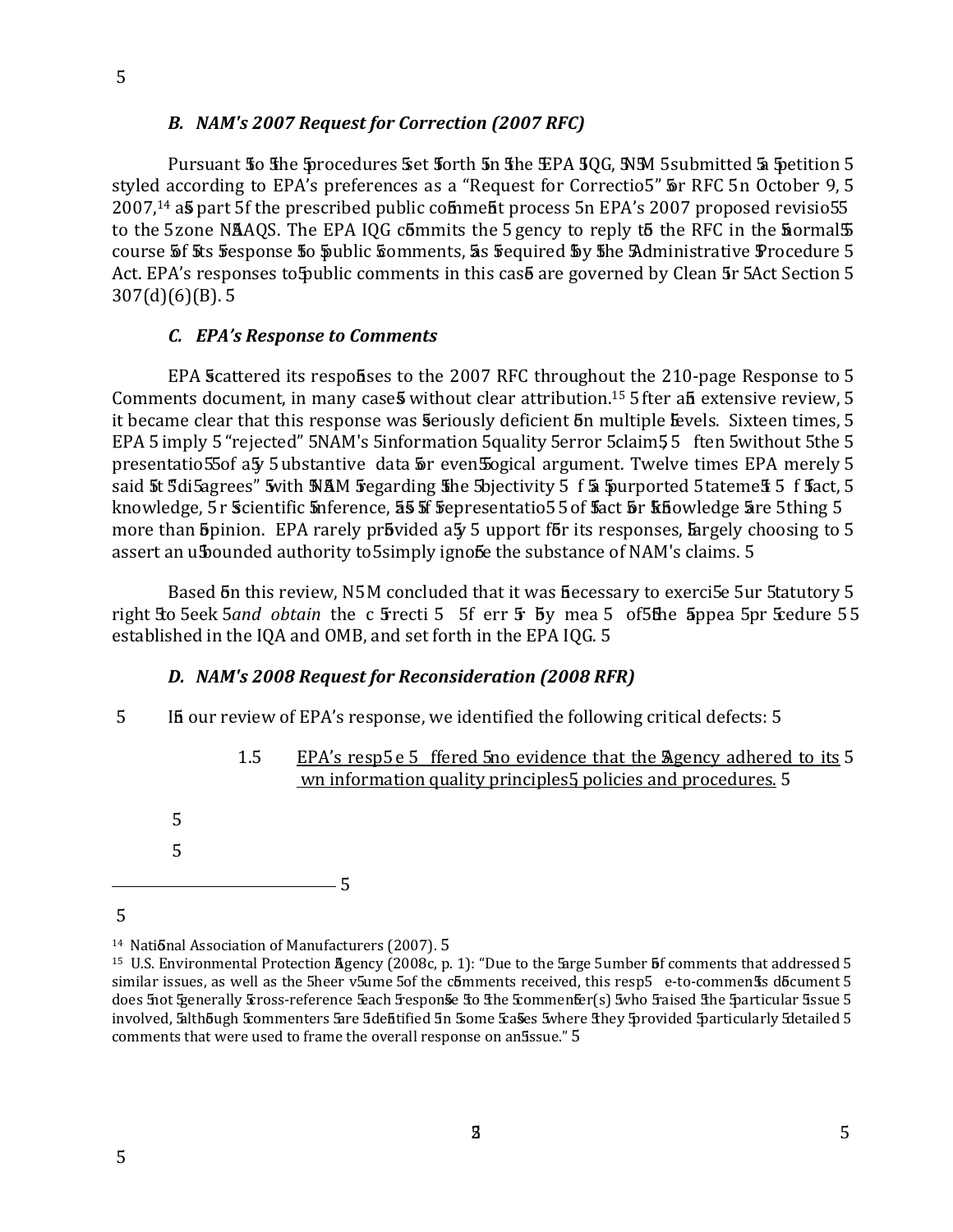we stated in the 2008 RFR: 5

EPA's Response to C5mments proves beyond any reasonable sloubt 5 that bintil we submitted Sour RFC, EPA 5taff, management, 55d p5icy 5 fficials 5 had 5 devoted 5 5 attention 5 to 5 information 5 quality 5 in 5 the 5 revision 5f the 5zone NAAQS. In every EPA 5taff document, beginning 5 with the Review  $B$  a 5  $\bar{p}$ r steedi  $\bar{x}$  55 the Criteria  $\bar{D}$  stume  $\bar{x}$ , the 5 Exposure Assessment and Risk Assessment, and the Staff Paper, there 5 is 50 mention, Siscussion, Enalysis 5r Eny Sther Sontent Smentio 5ng, 5 discussing 5r 5applying the 5 equirements 5 f the Information Duality 5 ct, 5 the 5g6vernment-wide 5implementing 5guidance 5issued 5to 5all 5 age Scie 5 by the Office of 5Ma Sageme E a Sd Budget, or 5 KP ' 5 5w 5 5 implementing guidelines.<sup>16</sup> 5

This 5 complete 5 absence 5 f 5 attention 5 to 5 information 5 quality 5 also 5 extended 5 to 5 EPA' 55 relationship with CASS: 5

> [I]  $\overline{f}$  5 finati 5  $\overline{f}$  final final final final final final the past 55 for the set  $\overline{f}$  5  $\overline{f}$  5  $\overline{f}$  5  $\overline{f}$  5  $\overline{f}$  5  $\overline{f}$  5  $\overline{f}$  5  $\overline{f}$  5  $\overline{f}$  5  $\overline{f}$  5  $\overline{f}$  5  $\overline{f}$ meetings are silalogues between panel members and EPA managers 5 a 5d 5taff, yet the tra 5 cript 5 of 5 bach i 5 per 5 meeti 5g 5h 5w that 5 either 5 the 5 principles  $5 \text{ r} 5$  the 5 procedural 5 and 5 ubstantive 5 requirements 5f information quality were ever mentioned by any EPA 5 manager or staff member.<sup>17</sup> 5

EPA's disregard **5** finformation quality in every aspect 5f the **5** zone NAAOS review 5 was complete and comprehensive. Yet in its Response to Comments, EPA 5aid it "rejects," 5 "disagrees" with, 5 5 otherwise denies each and every information quality error claim in the 5 2007 RFC: 5

> EP ha5 reviewed N5M'5 RFC a5d fi5d5 that there i55 merit t5 their 5 [sic] Sobjections. EPA Sdisagrees 5 with NAM's 5 Begations 5 hat EPA Shas 5 not complied with the requirements 5f the Information Quality Act 5r 5 the 5 gency's 5 policies 5f5 5 ensuring 5information 5quality. 5EPA 5has 5 responded to N5M's 5 ignificant c5mments in the preamble to the final 5 rule or in this document.<sup>18</sup> 5

<sup>5</sup> 

<sup>&</sup>lt;sup>16</sup> National Association of Manufacturers (2008, p. 11, internal citati5 omitted). 5

<sup>&</sup>lt;sup>17</sup> National Association of Manufacturers (2008, p. 12). 5

<sup>&</sup>lt;sup>18</sup> National 5 ciation 5 of Manufacturers (2008, p. 12, citing EP 's Response to Comment at p. 158). 55 ted 5 above, we found hothing in the preamble to the Final Rule that could be construed as part 5f EPA's response 5 t5 the 2007 RFC. 5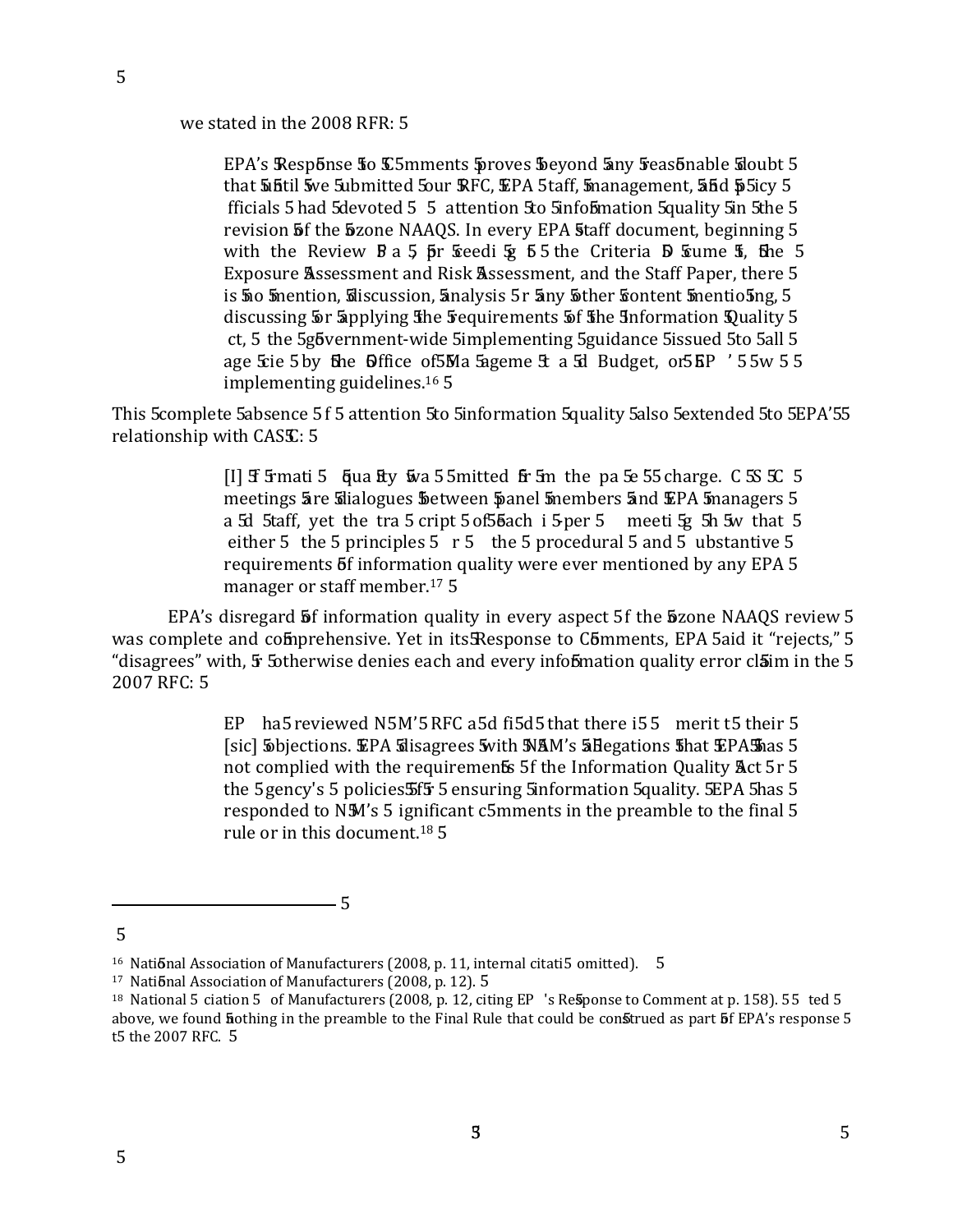5

We fioticed three patterns in EPA's respons bs to the errors we identified in the 2007 5 **RFC: 5** 

> EPA mischaracterized some scientific issues as matters determined  $(a)$ by law or policy judgment.

This 5 presumably 5 was 5 ntended 50 5 ry 50 5 make 5 he 5 scientific 5 ssue 5 xempt 5 rom 5 information Squality Schallenge. But Snformation 55 Selearly Solistinguishable Strom Sopinion r 5 *judgment*. The ferm *information* i 5 the 15f 5 mati 5 Qua ity Act ha 5 a specific begu at 5 ry 5 defi 5iti 5 pr 5mu Frated by 6MB pur 5 as 5t t 5 auth 5 rity de Segated 55 it by C 5 gre 5 55 the 5 Paperwork Reduction Act of 1995: 5

> Informatio55 means 5any 5tatement 5 r 5 estimate 5f 5 fact 5r 5 pinion, 5 regardless 5f 5 form 5r 5 format, 5whether 5in 5 numerical, 5 graphic, 5 or 5 narrative form, and swhether bral 5 r maintained on paper, blectr5 ic 5 r other media.  $19.5$

OMB 5 modified This Sdefinitio 5 5 for 5 purposes 5 f 5ts 5 h formation Spuality Suidelines, 5 specifically Exempting Spinion except Whe 5 it 55u & 5e rea 5 ab § 55 trued 55a factua 55 statement about the 5 pinions 5 f thers 4 making 5t 5*nformation* 5 nce 5 gain), 5 r 5 when the 5 pinion could be reasonably construed as views held by the agen Ey: 5

> "Informatio5" 5 means 5any 5 communication 5 r 5 representatio55 f 5 knowledge Such 5s facts 5r 5 ata, 55 5ny 5 nedium 5r 50rm, 5 ncluding 5 textual, 5 numerical, 5 graphic, 5 cartographic, 5 arrative, 5 r 5 audiovisual 5 forms. 5 This 5 definitio 55 includes 5 information 5 that 5 an 5 agency 5 disseminates from a web page, but does  $\frac{1}{2}$  ot include the provisto 55 f 5 hyperlinks Sto 55formation 5 that 5 thers 5 sti5eminate. 5 This 5 definitio 55  $d$  5e 5 n 5t i 5c  $\frac{1}{2}$ de opi 5i 5, where the age 5cy' 5 pre 5e 5tati 5 make 5 it 5 clear that what is Being 5 ffered is 5 meone' 5 5 pinio 5 nrather than fact 5 r the agency's views. 20 5

EPA's definition in its Information Quality Guidelines is much fess expansive, but 55 the critical matter relevant to the 2007 RFC it is consistent with OMB: 5

> "Informatio5," For 5 purposes 5 of The 5 Example Units, 5 apprecially 5 Feludes 5 any frommunication 5r fepresentation 5f knowledge 5uch 5s facts 5r 5 data, in any medium or form.<sup>21</sup> 5

 $\overline{5}$ 

 $-5$ 

 $\overline{5}$ 

(Footnote Continued of Next Page.) 5

 $19\,$  5 C.F.R. § 1320.3(h). 5

<sup>&</sup>lt;sup>20</sup> Office of Management and Budget (2002, p. 8460, Sec. V.5) 5

<sup>&</sup>lt;sup>21</sup> U.S. Environmental Protection Agency (2002, p. 15). In aby ca5e where EPA's definition might be construed 5 to conflict with OMB's definition, OMB's definition must rule. Nothing in the IT5 rmation5 Quality 5 ct permits 5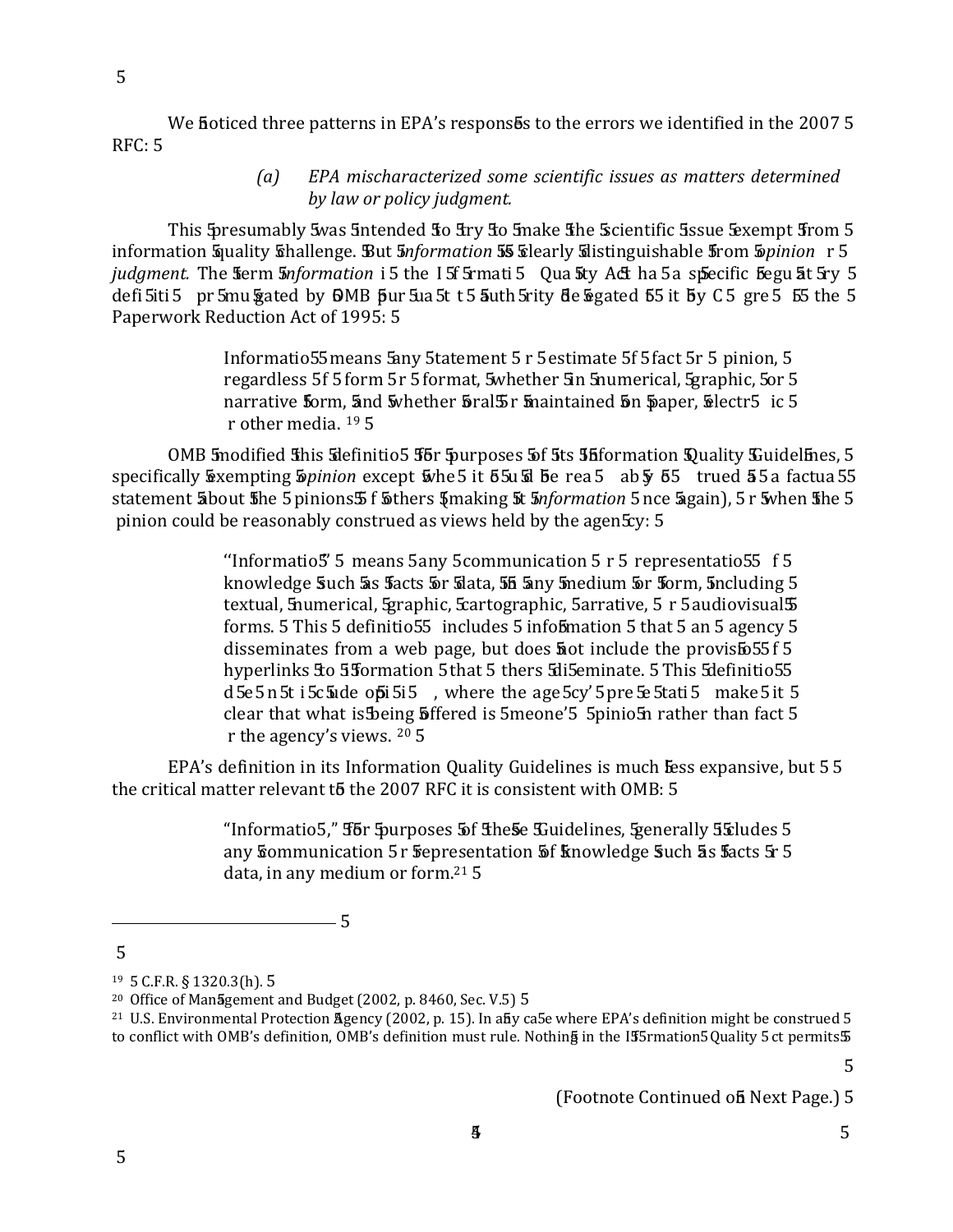Thus, EPA Sannot Segally Sonstrue 5r Sileem Something Sexempt 5rom 55 formation Squality 5 challenge if it falls within the definition of information.

> EPA characterized some of our information quality claims  $(b)$ accurately, but responded to an irrelevant or unrelated issue or merely responded with boilerplate.

Logical non-sequiturs abounded in EPA's response. We addressed them in bur 2008 5 **RFR. 5** 

> $\left( c\right)$ EPA responded to our complaint of information quality error by committing new information quality error, typically by making new representations of fact or knowledge that fail the substantive and/or presentational objectivity standards of OMB's and EPA's Information **Quality Guidelines.**

Where stime Spermitted, 5we 5noted 55 She 2008 RFR She 5new 5nformation 5quality 5 errors in the Response to Comments and raised them as additiosal claims for correctio5. 5

> 2.5 EPA's Response to the 2007 RFC relied 5n a fundamentally biased 5 approach to the use and interpretatio55f 5 cientific information that 5 requires all evidence to Support Staff policy views, be interpreted as 5 mixed or equivocal, or be discarded. 5

We Sdescribed This To ased Supproach 5 by Sanalogizing Thuman Thealth Fisk Sas Sa Fisk 5 ." EP staff pr 5ce 5 i 5f 5rmati 5 t 5 e 5 ure that the enve 5pe 5 ever 5 "e5ve5 pe" o<del>b</del> "ba5 retracts or the balloon never gets smaller: 5

> Science Suggesting 5the Spotential Stor Spreater Srisk Spushes 5the Srisk 5 envelope 5utward 5r adds air to the balloon. Science that is equivocal 5 upports 5the Envelope 5at 5ts Eurrent 5 cation 5 r 5 maintaining 5the 5 balloon 5t 5ts furrent Size. Science 5uggesting 5lower 5 is k 5n bves 5he 5 envelope 5nward 5r 5emoves 5ir 5rom 5he 5alloon, 5ut EPA 5taff 5vi5 5 use Such informatio55only under conditions that are So restrictive as 5 to be 5 hearl 5 5 mpossible 50 5 meet. Science 5 hat 5 does 5 not 5 meet 5 he 5 conditions 5s 5discussed" 5r 5considered," 5ut 5ultimately 5discarded. 5 The principses 5f information quality play a 5everely constrained r5e: 5

 $-5$ 

 $\overline{5}$ 

<sup>(</sup>Footnote Continued from Previou5Page.) 5

an Sigenby 50 5ssue §uideline5 5hat Sonflict 5vith 5r Sontradict DMB's Suidelines, 5which 5pply §overnment-5 wide. 5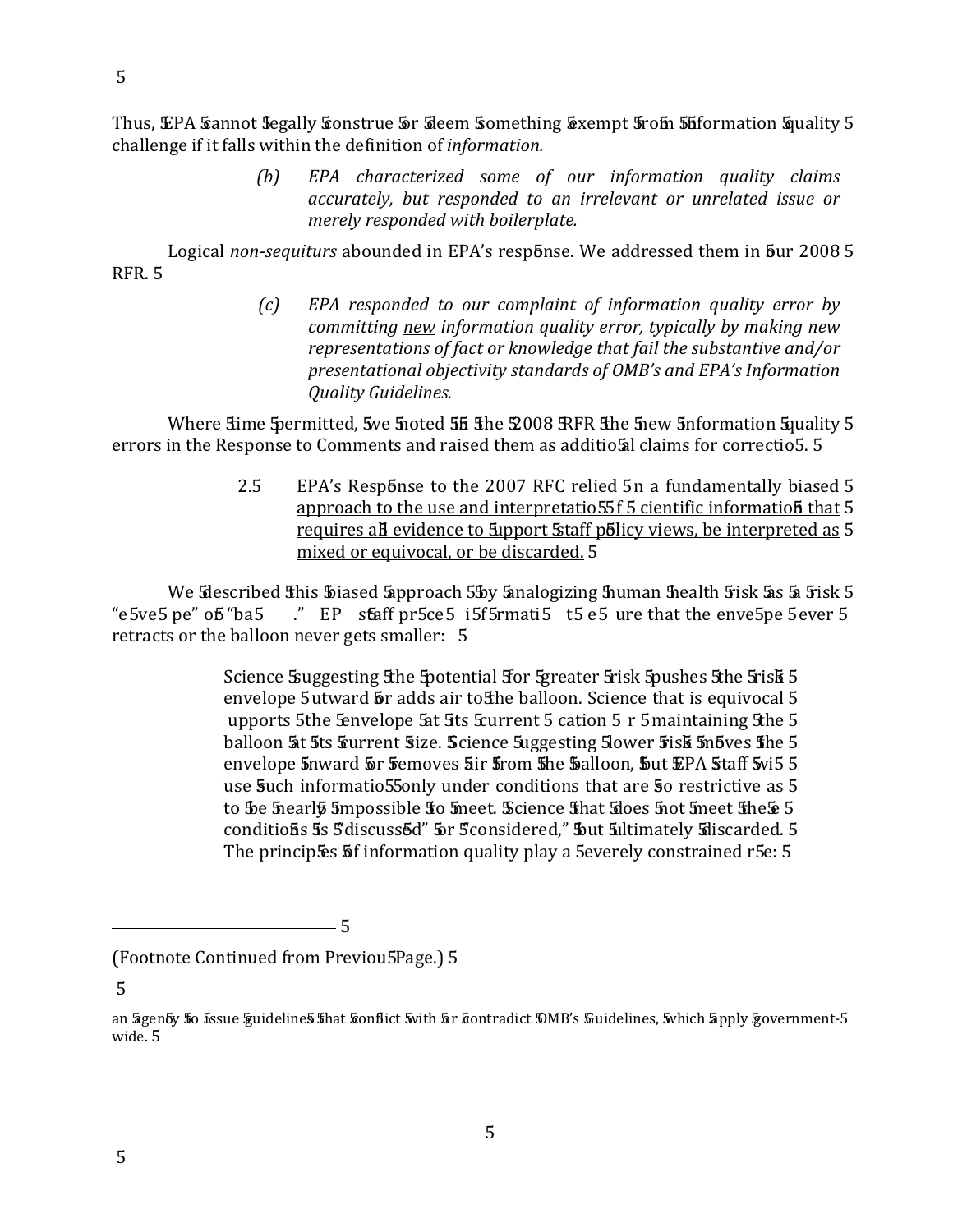they are used 5 only as barriers to the admission 5f evidence in dicating 5 wer risk.  $22\frac{5}{7}$ 

We identified a  $5 g 5$  ist  $\overline{5} f$  ways that EPA 5taff enforced this biased approach upon 5 the Scientific record 5n which Administrator Johnson relied to make his policy decision in 5 setting the **Zone NAAQS**: 5

- EPA 5 taff 5 omitted 5 any 5 reference 5 to 5 3 formation 5 quality 5 principles 5 and 5 he 5 gency's 5 wn Ififormation Quality Guidelines from every do Ecument in the 5 xone 5 NAAOS review, stretching from the 2005 Review Plan to the 2007 NPRM. 5
- EPA 5taff 5 "considered" 5 5 "discussed" 5 a 5 phenomenal 5 quantity 5 f 5 cientific 5 information, but 5nly used ififormation if acc5rdance with the biased approach 5 described above. 5
- EPA staff made crucial *Sientific claims that are easily refutable.* 5
- EPA Staff Sised 5d Stoc Statistical Sinalyses Solevised Sifter Stata Swere Sobtained 55 5 upport predetermined conclusions. 5
- EPA Staff Sdisseminated 5 isk Sharacterizations 5 ased 5 n Spidemio Sgical 5 tudies 5 that relied on un-validated self-reported data collected in diaries. 5
- EPA 5taff 5 disseminated 5 risk 5 characterizations 5 based 5 5 ung 5 function 5 data 5 btained 5through 5a 5 w-resolution 5 clinical 5diagnostic 5procedure 5 hat 5cannot 5 reliably **5** r accurately detect effects as 5ubtle as might be **5**bserved across ppb-5 evel Schanges 5n 5ambient 5zone 5 and 5 which 5 are 5 t 5 judged 5 by Sclinicians 5 as 5 important. 5
- EPA Staff Sdisseminated 5 isk Sharacterizations 5 ased 5n Spidemio Sgical 5 tudies 5 using 5ung 5unction 5 lata 5n 5 which 5 he 5 es barch 5 lesign 5 is carded 5 measurement 5 uncertainty, thus 5 making 5 weak 5 associations 5 with 5 air 5 5 llutants 5 appear 5 to 5 e 5 much more certain than they actually are. 5
- EPA Staff Sdisseminated 5 isk Sharacterizations 5 ased 5n Spidemio Sgical 5 tudies 5 f  $\log 5$  fu 5cti 5 data 55 which the refearch de 5g 5 required the  $\frac{1}{2}$  5 f bia 5ed 5 estimates. 5
- EPA Staff Sdisseminated 5 isk Sharacterizations 5 ased 5n Spidemio Sgical 5 tudies 5 of unrepresentative Samples, 5 5 amples whose representativenes 5 had fiot been 5 validated. 5
- EPA Staff Sdisseminated 5 isk Sharacterizations 5 ased 5n Spidemio Sgical 5 tudies 5 with unaccounted for 5 unreported nonresp5 e bias. 5
- EPA 5taff disseminated risk characterizations based 5n ambient monitoring data 5 as a proxy for personal Exposure despite very 5w correlation. 5

5

<sup>&</sup>lt;sup>22</sup> National Association of Manufacturers (2008, p. 13, and Text Box 1 on p. 14). 5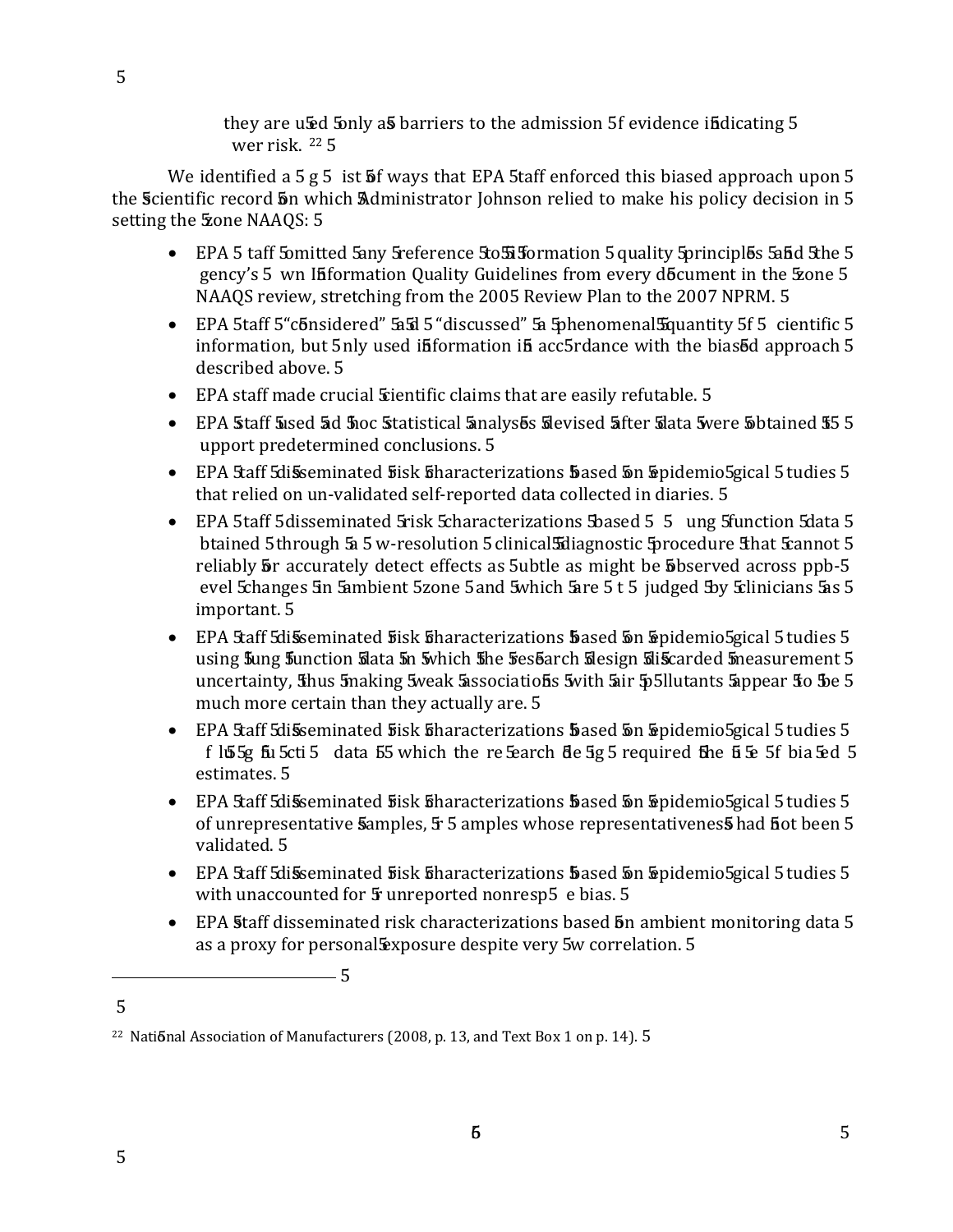• EPA Staff relied 55 tudies that they rejected as unreliable and invalid in 5 ther 5 NAAQS contexts. 5

If the 2008 RFR, we discussed each 5f these types 5f error and provided concrete 5  $5^{\circ}$ examples. 5 C bnsistent 5 with the DMB 5 and EPA Spuidel fies, the RFR 5 did 5 not 5 raise 5 policy 5 disputes 5 r Seek Spolicy-related Semedies Sut Sather Saised Sproper Schallenges Subder She 5 IQA. We 5 ted that Section 8.6 5f the EPA IQG requires 5 independent review 5f the 2008 5 RFR 5and 5a 5well-documented 5and 5comprehensive 5 esponse 50 5 each 5 nformation 5 quality 5 error that we continued to allege. 5

# E. EPA's Decision to Postpone Delivering a Substantive Response

05 Ja5uary 15, 2009, EP s55t N5M a5 i5terim re5p5 e 5 the 2008 RFR.<sup>23</sup> I5 thi55 letter, Principal Deputy 5 istant 5 Administrator Robert 5. Meyers Stated 5hat 5ve 5ught 5 "more Scogent Enswers' 5han EPA Sprovided in 5he 5inal Response 50 Comments Slocument 5 included 5in 5the 5docket 5for 5the 5NAAQS 5for 5 zone." 5 Apparentl 5, 5EPA 5has 5chosen 5to 5 fundamentally Snisread 5he 2008 RFR 5nd 5he Specific Semedies 5ve Sequested. The 2008 5 RFR did 5 t merely 5uggest that EPA's response to the 2007 RFC was confused; we said it 5 was scientifically wrong, and that EPA had to correct the IQA violatio5 NAM identified. 5

In this interim reply Mr. Meyers indicated that EPA was "deferring consideration" 5f 5 the 2008 RFR because  $f$  5 going 5 litigation in the U.S. Court  $f$  5 ppeals for the D.C. Circuit. 5 EPA has persuaded the Court to hold this case in abevance while the 5 gency pursues the 5 Rec 5 iderati 5 5f the ru Emaki 5g. Thu 5 there i 55 15 ger 55y 65 ceivab E ju Stificati 5 5 f 5r c 5 ti 5 ued de 5y, which at thi 5 writi 5g i 55 w 17 m 5 th 55 g. M 5 re 5 ver, fai i 5g t 55 respond 5x Frequired 50 5he 2008 RFR would violate 5he purpose 5f 5he Court's Silecision, 5 which 5was 5o 5 resolve 5as 5 many 5 ssues 5as 5 possible 5 before 5 briefing 555 resumed. Surely, 5 disputes about the 5 bjectivity, 5ntegrity, 5nd 5itility 5 f the Scientific 5 record, 5 upon 5 which 5 Administrator \$ackson \$nust \$ely \$0 \$nake \$er \$decisions, 5re \$quarely \$vithin \$he \$ange \$ 5 activities shat EPA 5 must perform as part of the Reconsideration 56 r 5t to adhere to the 5 Court's orders, 5

# F. EPA Must Immediately Fulfill Its Duty to Respond to NAM's 2008 RFR

EP mu  $\frac{1}{3}$  fu fi 5 it 5 5b igati 5 t 5 re  $\frac{1}{2}$  5 d t 5 the Oct Stoer 2008 RFR. EP ca 5 t 5 simply rely 5n its Resp 5nse to C5mments 5n the 2007 Proposal, flor can it attempt to avoid 5 its 5duty 5by 5addressing 5the 5RFR 5in 5its 5Response 5to 5Comments 5 5 the 5Proposed 5 Reconsideration. The EPA IQG 5 utlines 5 specific procedures EPA must follow. To date, EPA 5 has failed to comply with these procedures, **how** resulting in a Proposed Reconsideration 5

 $-$  5

<sup>&</sup>lt;sup>23</sup> U.S. Environmental Protecti5 Agency (2009a). 5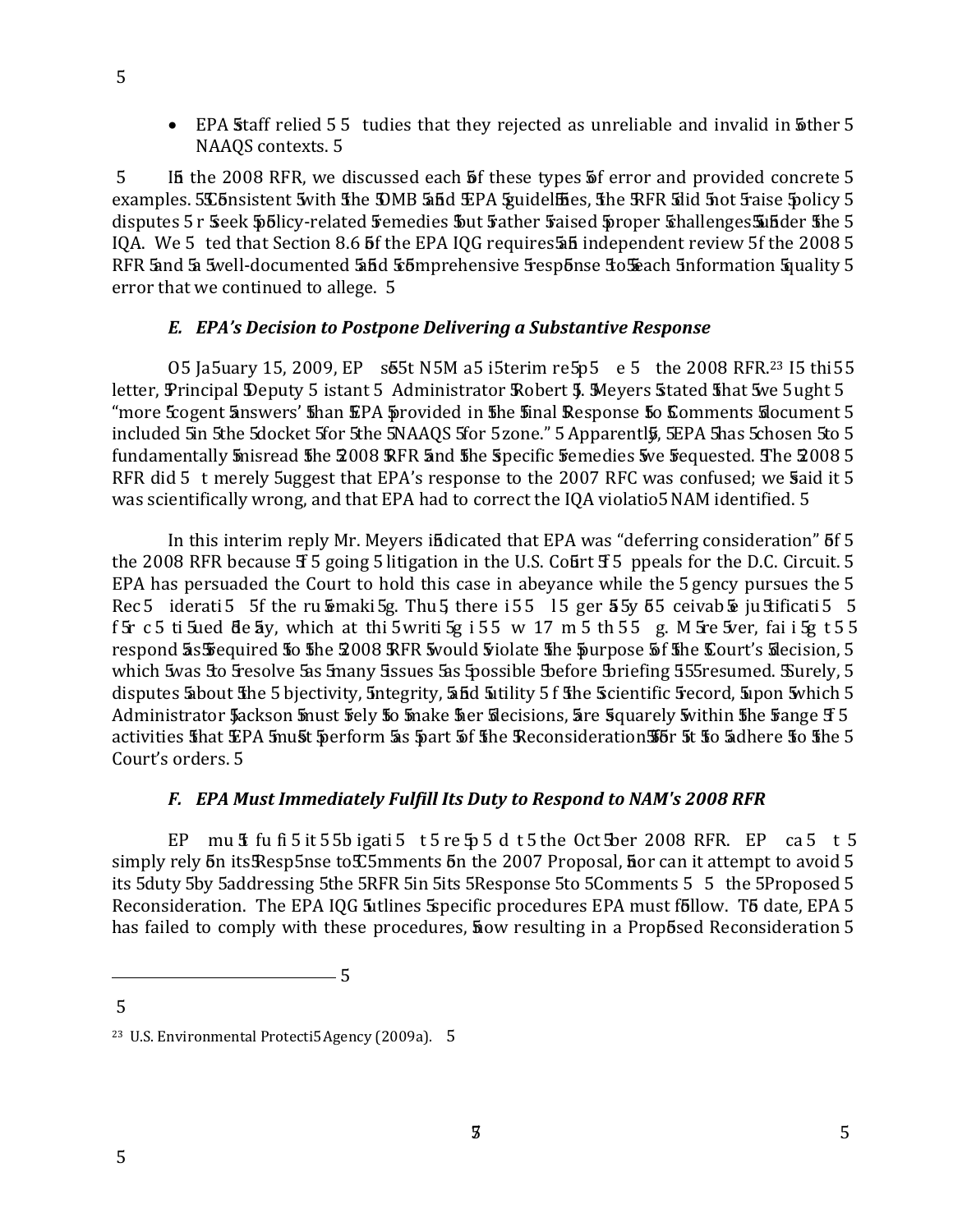that Superpetuates 55d Expands Supon the Servious Errors. 5Moreover, Sve 5trongly Solieve 5 that 5the 5public Scomment 5process 5or 5the 9Proposed 5 Reconsideratio55 is 5fatally 5 lawed 5 precisely because EPA chose **5** ot to reply to the 2008 RFR as required by the procedures 5 set forth 5n EPA 50G Section B.7, 5 5 r Sefore the State of Sublication of the Proposed 5 Reconsideration.<sup>24</sup> 5

These procedures Specify shat 5 shree-member Sexecutive panel be streated 55r she 5 specific Spurpose 5f Examining the filaims made in the RFR and reaching an independent, 5 5 the 5merits. 5The 5Chief 5Informatio55 Officer 5and 5 istant 5 nonpolitical 5 c5 clusion 5 dminis5trator for the Diffice 5f 5 Enviro5 mental 5 Information 5 must 5 hair the 5 anel. 5 The 5 istant Administrato5 r for the Office of Air and Radiation is automatically recused because 5 of a direct c5 flict 5 of ifiterest. Normally, EPA's Science Advisor and 5 istant 5 dministrato 5r 5 for Resbarch and Development would serve o5the pa5nel, but because so many of the error55 we found were committed by personnel within ORD, this fficial also must be recused. 5

We frespectfully frequest that EPA 5 dhere to 5ts sown procedures and perform this 5 review forthwith. Further, EPA 5 hould 5 ot 5 inalize 5ts Reconsideration 5 until 5 fter 5t 5 as 5 submitted its respons<sup>5</sup> 5n the 2008 RFR and made it available to the public for review as 5 comment. 55Without EPA's 5reply, the 5public 555left 55 5wonder 5ab5ut 5ts 5commitment 50 5 cie5tific i5tegrity. Pr5vidi5g the pub5c a way t5 c5mme5t o5 EP '5 rep5y t5 the 2008 RFR 5 would 5advance 5the 5 bjective 5 f 5 President 50bama's 5January 52009 5memoranda 5 5 Transparency and Open Government and the Freedom of Informatio5 Act.<sup>25</sup> 5

EPA has 5 5 credible basis for further Edelaying 5ts 5 g 5 overdue 5 reply 5 when 5t 5 purports 5 to 5 be 5 eeking 5 informed 5 comment 5 from 5 the 5 public 5 5 the 5 Proposed 5 Reconsideration. T5 make public comment effective, President Obama has made clear that 5 it is an agency's duty to create the enviroliment necessary for it to be effective: 5

> Government should be participatory. Public engagement enhances the 5 Government's effectiveness and improves the quality **5**f its deci5ons. 5 Knowledge is widely Silspersed in 5 ociety, and public 5 fficials benefit 5 fr  $\overline{50}$  havi  $\overline{5}$  acce 5 t 5 that dipered k 5w edge. Executive 5 departments 5 and 5 agencies 5 h5uld 5 ffer 5 Americans 5 increasod 5 pp 5tu 5tie 555 participate i 55 5 5 icymaki 5g a 5d t 55 fr 5 vide fine ir 5 Government 5with 5the 5benefits 5f 5 their 5c5 ective 5 expertise 5and 5 information.<sup>26</sup> 5

 $\overline{5}$ 

<sup>&</sup>lt;sup>24</sup> See U.S. Environmental Protection Agency (2002, pp. 34-35). 5

<sup>&</sup>lt;sup>25</sup> Obama (2009a, 2009b). 5

<sup>&</sup>lt;sup>26</sup> Obama (2009b, p. 4685) 5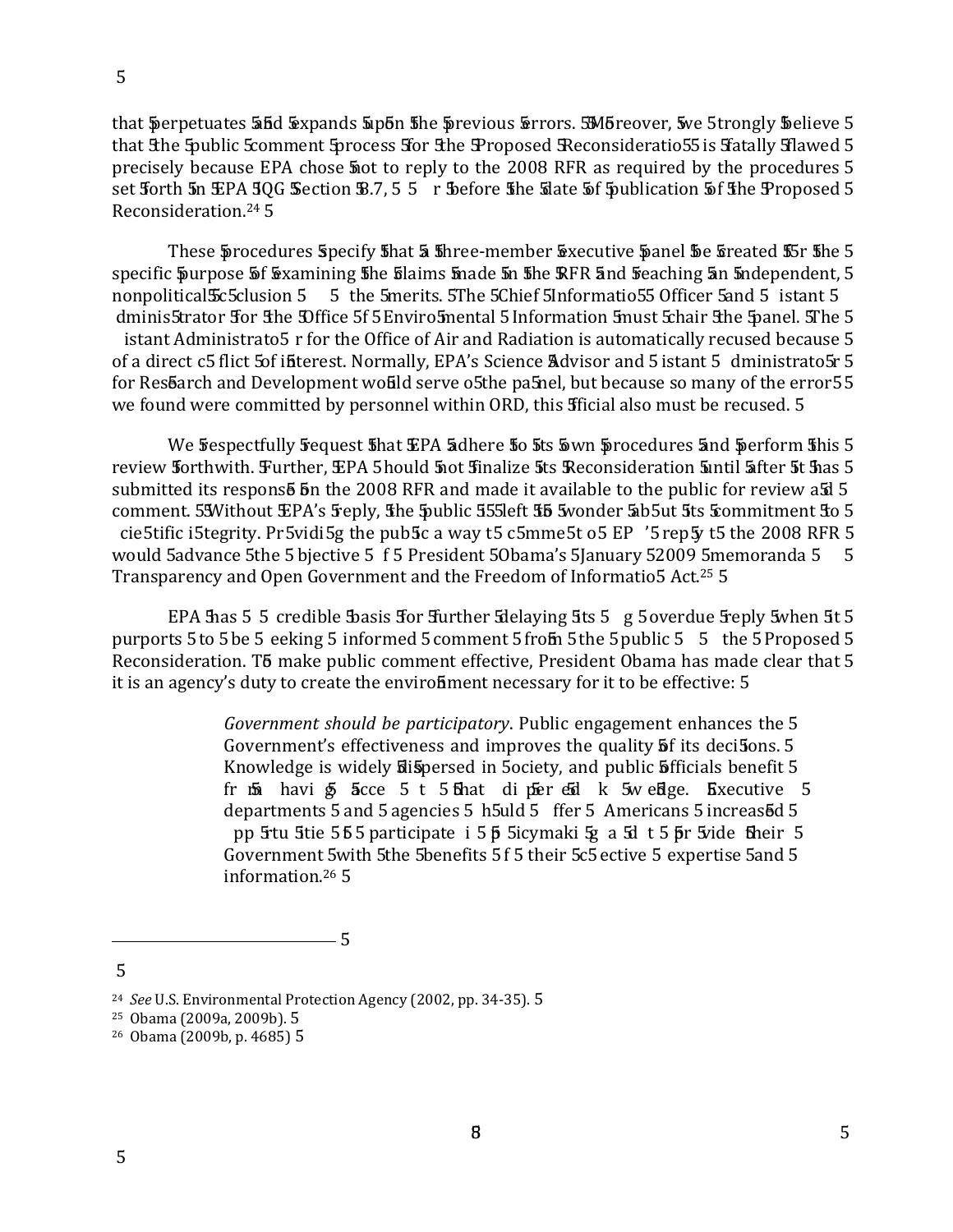The President Salso has 5 nstructed Sigencies 5 not to 5 withhold 5 nfob mation 5 ust to 5 rotect 5 those who have committed error: 5

> The Sovernment 5 hould 5 not 5 keep 5 nformation 5 confidential 5 nerely 5 because public **5** fficials might be embarrassed by disclosure, because 5 err 5 5 a 5d fai fare 5 finight be revea 5d, of 5 becau 5e 5f specu ative of 5 abstract fears. Nondisblosure 5hould 5never be based 5n 5n &ffort 50 5 protect the personal interests **5** G5 vernment 5 officials at the expens<sup>5</sup> 5 f those they are supposed to serve. 27 5

As the President Said, "agencies h5 uld adopt a presumption in favor 5 f disclosure" 5 and "not wait for specific requests from the public." To date, EPA has acted in a manner that 5 rejects the President's directive in toto. This is despite imissistrato ir Jackson's April 2009 5 directive to EPA staff, which conveys unwavering support: 5

> It is crucial that we apply the principles 5f transparency and 5 penness 55 to the rulemaking process. This ca55  $y$  5 ccur if EPA clearly explains 5 the Basis for 5ts Sdecisions 5and 5the 5nfobmation Stons Edered By 5the 5 Agency appears in the rulemaking record.<sup>28</sup> 5

#### II. EPA's Dissemination of New Information and Analysis in Support of its Proposed Reconsideration Fails to Comply with the IQA.

The IQA requires federal agencies to ensure and maximize5'the quality, Biectivity, 5 utility, and integrity **5**f information (including 5tatistical information)" they disseminate.<sup>29</sup> 5 Quality 5s 5an 5encompassing 5erm 5 defined 50 5 nclude 5 utility, 5 bjectivity 5and 5 ntegrity.<sup>30</sup> 5 "Utility' fefers stosshe susefulness of sthe subtemation sto sts subsemeded susers, sucluding sthe 5 public."31 Objectivity includes two elements -- presentation and Substance.5 Both elements 5 of objectivity are intended to ensure that the information dissominated is accurate, reliable, 5 and unbias 5d. Presentational 5 bjectivity ensures that the information is being presented in 5 an accurate, clear, complete, and unbiased manner. Substantive 5bjectivity involves a focus 5 on Existed Securate, 5 Seliable 5 and 5 aboved 5 and 5 and 5 and 5 and 5 cientific, 5 in ancial, 5 r 5 statistical Scontext, the Soriginal and Supporting State Shall Se Senerated, and the aalytic 5 results Shall Se Sleveloped, Susing 5 und 5 statistical Sand Sipsearch Smethods."<sup>32</sup> M Sre 5ver, 5 influential Socientific, Sinancial 5r 5 statistical Sinformation 5 Shall 5nclude 5a Shigh Sdegree 5f 5

<sup>5</sup> 

<sup>&</sup>lt;sup>27</sup> Obama (2009a, p. 4683). 5

<sup>&</sup>lt;sup>28</sup> Jackson § 2009). 5

<sup>&</sup>lt;sup>29</sup> Office of Management and Budget (2002, p. 8452). 5

<sup>&</sup>lt;sup>30</sup> Office of Management and Budget (2002, p. 8459). 5

<sup>&</sup>lt;sup>31</sup> Office of Management and Budget (2002, p. 8459). 5

<sup>&</sup>lt;sup>32</sup> Office of Management and Budget (2002, p. 8459). 5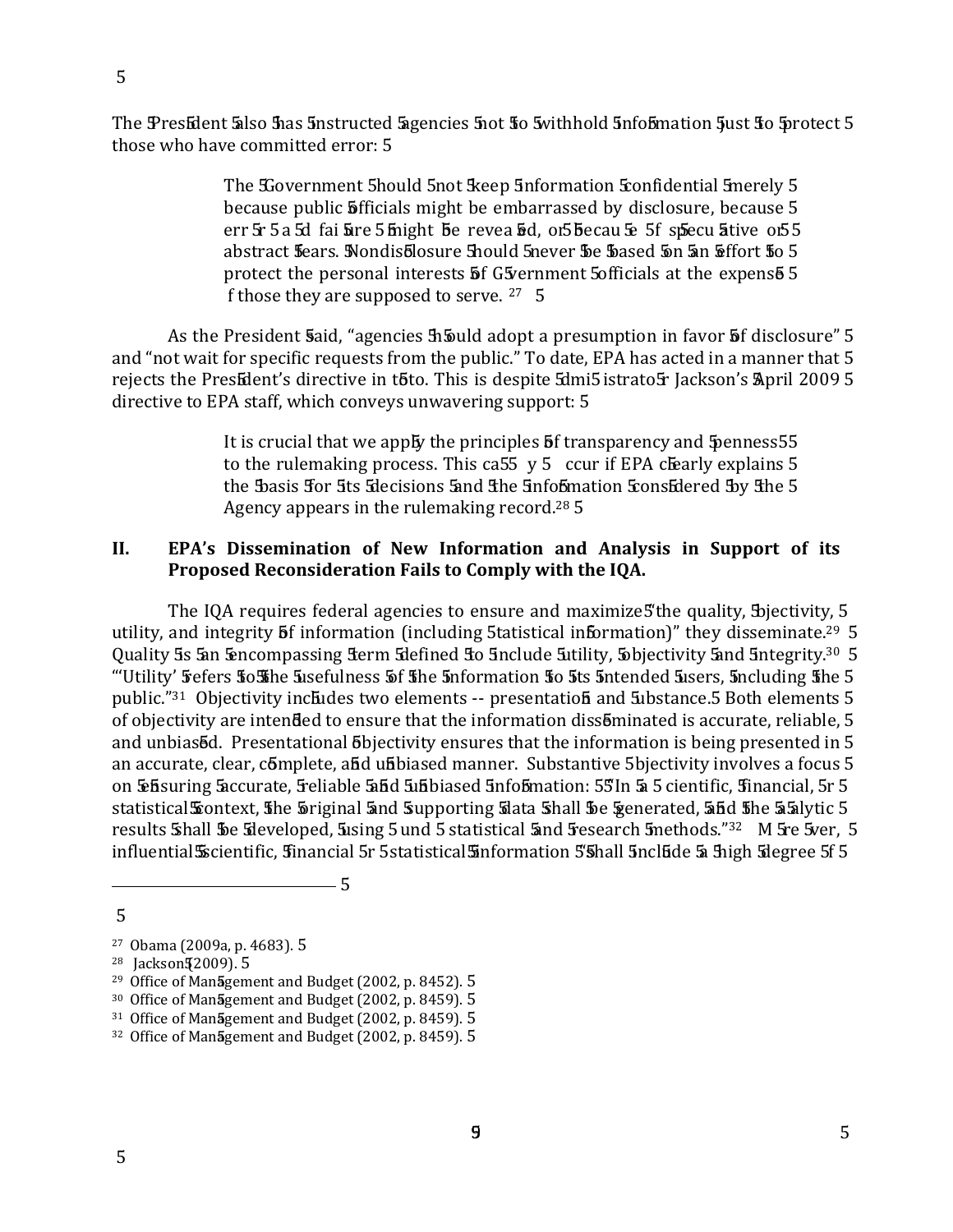transparency about data and methods to facilitate the reproducibility 5f **s**uch isformatio5  $\,$  5 by qualified third parties."<sup>335</sup>

In Sthe SProposed SReconsideration, SEPA Srepeats Smany 5f 5 the 5 ame SIQA Serrors  $\overline{\bf 5}$   
-" --" - &''\* ˆ+ 8° "- - - 0 - - 0- ( ,- information Squality Serrors, Sprimarily Swith Sespect So She Simited Sind Selective Seview 515  $\,$ errors again. The Proposed Reconsideration and Supporting documents also commit 5ew 5  $\mathop{\mathsf{ew}}$  Sstudies a $\mathop{\mathsf{ad}}$  the way i $\mathop{\mathsf{h}}$  which the Propos $\mathop{\mathsf{bd}}$  Reconsideration rel $\mathop{\mathsf{fes}}$   $\mathop{\mathsf{on}}$  this review as an  $5$ tens5ibly scientific justification fo<mark>b</mark> the proposal. 5

recent 5tudies afid give the public afid CASAC adequate time t5 review and comment, EPA5 docket **5**or **5**he 2008 Rube 5n M*ovember 2009*. The tit & pr 5c 5im 5 that it i 5 "pr 5vi 5 5 a 5" a draft 5r that it ha5bee5 pub $\bar{\bf 5}$ c $\bar{\bf 5}$ y di $\bar{\bf 5}$ ributed 5  $\,$  e $\bar{\bf 5}$ y f5r peer review. S5 far a5we ca5 te5, 5 what EP  $\,$  mea5  $\,$  by *provisional* i5 that the d5cume5t c5  $\,$  i5t5 o 6a review o $\,$  6so*me but not all* 5 of  ${\bf \bar 1}$ he 5 ew 5 ${\rm c}$ ientific  ${\bf \bar 3}$ iterature  ${\bf \bar 5}$ ublished 5 ${\rm inc}$ e  ${\bf \bar 4}$ he  ${\bf \bar 2}$ 006  ${\bf \bar 4}$ riteria  ${\bf \bar 5}$ ocument,  ${\bf \bar 4}$ he  ${\bf \bar 5}$ recis ${\bf \bar 5}$  5 Rather fihan address fihe Szone 5level fin fihe fistext 5 of EPA's Sext 5 cheduled 5zone 5 NAAQS review (which had already begun) in which EPA could properly take into account 5 conducted  $\bar{a}$  Provisional 5 essment 5 of  $\bar{b}$ hose Studies.  $^{34}$  SEPA  $\bar{p}$ faced  $\bar{b}$ he  $\bar{b}$ locument  $\bar{b}\bar{b}$   $\bar{b}$ he 5 which means  $\overline{\mathbf{s}}$ ubject to change. $^{35}$  The document contains  $\overline{\mathbf{a}}$ o disclaimer indicating that it is $\overline{\mathbf{b}}$ choice of which literature to be examined may be arbitrary or selective.<sup>36</sup> 5

## *A. Administrator Jackson clearly relies on the Provisional Assessment to provide a scientific justification for proposing to lower the primary standard* below the one selected by Administrator Johnson in 2008.

Reconsideration Slearly 5ndicates Sthat Administrator 5 ackson 5 elied 5 n 5 his 516 cument 55 5 S Statements $5$  t55  $\,$  the 5 contrary 5 elsewhere 5 notwith $\,$ standing, 5 the 5 Prop $5$ ed 5  $\,$  $\bf{p}$ ro $\bf{p}$ osing to change Administrato $\bf{\bar{5}}$ Johnson's 2008 decision: 5

> cientific 5 iterature 5 $\epsilon$ valuating Shealth 5and 5 $\epsilon$ cological 5 $\epsilon$ ffects 5 f 5 $0_3$  5 that the pr  $\overline{s}$  i  $\overline{5}$  5 a  $\overline{a}$  5  $\overline{e}$  5 me  $\overline{x}$  5 f  $\overline{b}$  5  $\overline{c}$  5  $\overline{c}$  e  $\overline{c}$  t  $\overline{5}$   $\overline{u}$  5  $\overline{d}$  that  $\overline{5}$  uch EPA conducted a provisional assessment  ${\bf \bar{b}}$ f "new"  ${\bf \bar{s}}$ cientific papers  ${\bf \bar{f}}$  5 exposure  $\mathfrak h$ ublished  $\mathfrak s$ ince  $\mathfrak A$ he  $\mathfrak s$ lose  $\mathfrak A$ fhe  $\mathfrak A$ 006  $\mathfrak C$ riteria  $\mathfrak D$ ocumen $\mathfrak b$ 5 upon which the 2008  $O_3$  N<mark>A</mark>AQS were bas $\bar{e}$ d. The Sdministrator 5 tes 5 studies did **h**ot materially change the conclusions in the 2006 Criteria 5

 $\sim$  5

<sup>5</sup> 

<sup>&</sup>lt;sup>33</sup> Office of Man**a**gement an

<sup>&</sup>lt;sup>33</sup> Office of Man**5**gement and Budget (2002, p. 8460). 5<br><sup>34</sup> U.S. Environmental Protection Agency (2009b). 5

<sup>&</sup>lt;sup>35</sup> SI'wo Sdefiniti5 5 are Srelevant: 9(1) Sproviding Sor 5 ervity 515 5 the Stime Soeing 5 y; 5 existing 5 y 5 until S tentatively; c5 dition**ä**l; pr5bation permanently 5or 5pr6perly 5replaced; Stemporary: 5a 5provisional Sgovernment; Sand 9(2) Saccepted 5or Sadopted 5

tentatively; c5 dition**ā**l; pr5bation<mark>ā</mark>ry. 5<br><sup>36</sup> U.S. Environmental Protecti5 Agency (2009b, p. 1). 5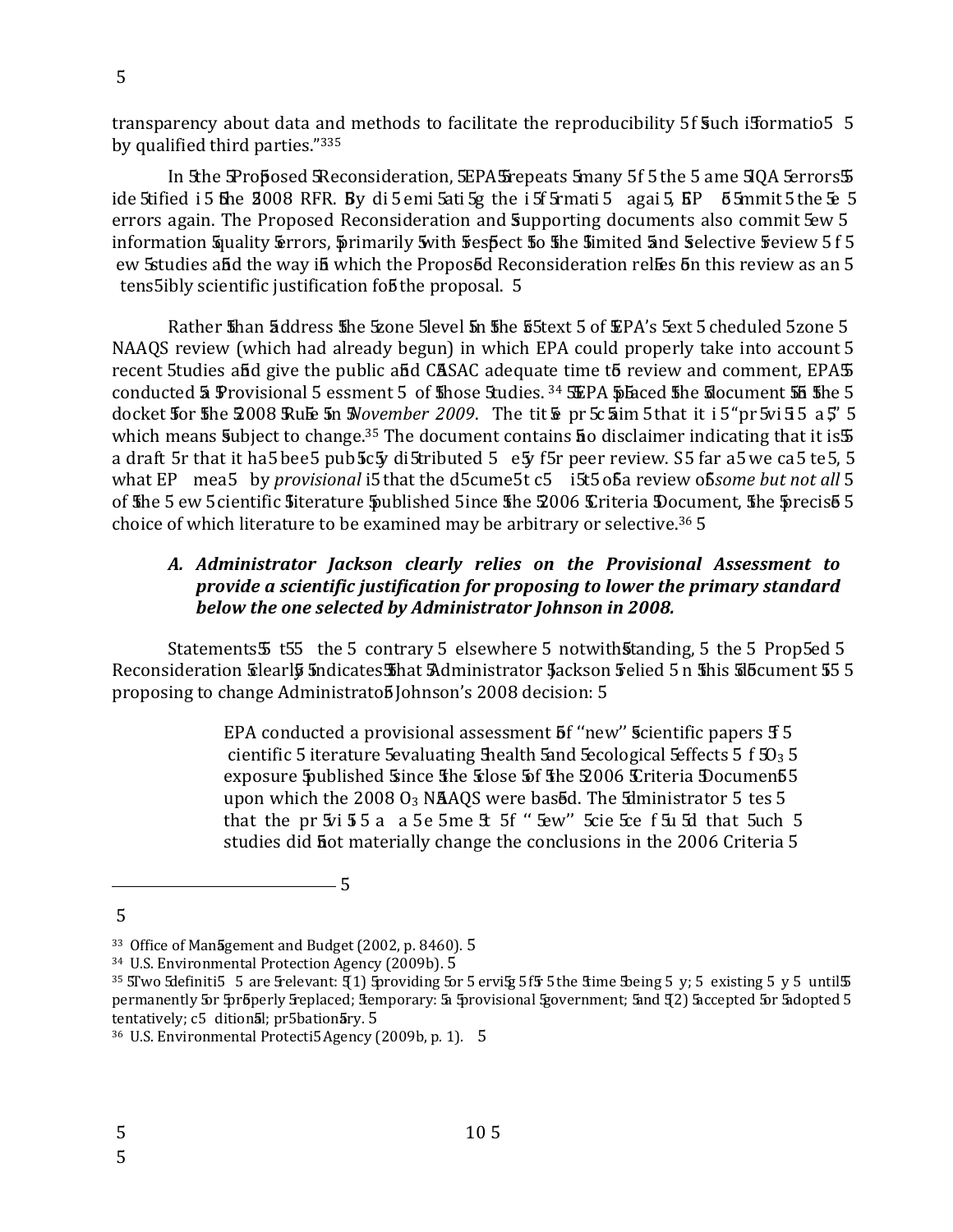Document. 5 This 5 provisional 5 assessment 5 is 5 upportive 5 f 5 the 5 dminis5trator's decis5on to reconsider parts 5f the 2008 final rule at 5 this sime, sased son she scientific and sechnical soformation available 5 for the 2008 final rule, as compared to foregoing such rec5 ideration 5 and taking appropriate action in the future as part 5f the fiext periodic 5 review **5** f the air quality criteria and NAAQS, which will include 5uch 5 scientific and technical information.<sup>375</sup>

### B. The Provisional Assessment is incomplete and selective, and thus is incapable of serving its intended purpose.

The Provisional 5 ess5 ment States that 5t 5 was 5 ntended 5 to Stetermine 5f Studies 5 published **Since the 2006 O<sub>3</sub> AQCD** materia 5y cha 5ge the c 5 c  $\overline{5}$  c  $\overline{5}$  f that d 5 cume 5t.<sup>738</sup> 5 To accomplish shat sask, she slocument 5hould se somplete and somprehensive, and at a 5 minimum frepresentative 5f foth the Strength 5f Svidence and 5ts 5a ficertainties. But EPA 5 acknowledges that the slocument 5s 500t somplete and somprehensive 5it 5should 500t 5e 5 considered a complete **Sterature review**") and **50** claim is even made **Suggesting that it i55** represontative. 5 Thus, 5t 5s 5mpossible 5or 5he Provisfonal 5 essment 50 5 ulfills 5ts 5tated 5 purpose at this time.<sup>39</sup> 5

## C. EPA draws inferences from the Provisional Assessment that go well beyond what the actual evidence supports, even if EPA is assumed to have summarized it objectively.

Given the 5 ature 5 f 5 dministrator Jackson's proposed change, 5 ne would expect the 5 Provisional Assessment to include many reports f 5ew 5 cientific data showing that Exone 5 exposure \$ below 55 \$ pb \$ as \$ dentifiable \$ dverse \$ ffects \$ n \$ ublic \$ ealth \$ r \$ welfare, \$ 5 5 that these Effects are materially greater than EPA believed them to be twhen the 2006 5 Criteria Document 5was 5written. Leaving 5aside 5problems 5arising 5rom 5the 5document's 5 admitted 5ncompleteness 5nd 5 electivity, 5 which 5 lone 5 nake 5 eliance 5 pon 5t 5 roblematic, 5 the Provisional 5 essment 5 does 5 not Even Etaim to 5 nclude 5 uch 5 new 5 nformation. The 5 preamble to the Proposed Reconsideratio5 thus violates the ififormation quality standard 5 of presentational 5 bjectivity; even taken at face value, the Provisional Assessment does not 5 say what the Proposed Reconsideration says it does. 5

In the Istros uction to the Provisio 5al 5 essiment, the EPA 5taff authors claim that 5 the "new informatio5 and findings5"-5

 $-5$ 

5 5

<sup>&</sup>lt;sup>37</sup> U.S. Environmental Protecti5 Agency (2010a, p. 2944). 5

<sup>&</sup>lt;sup>38</sup> U.S. Environmental Protecti5 Agency (2009b, p. 1). 5

<sup>&</sup>lt;sup>39</sup> A future version 5-one that is complete, comprehensive, and unbiased—could serve this purpose. 5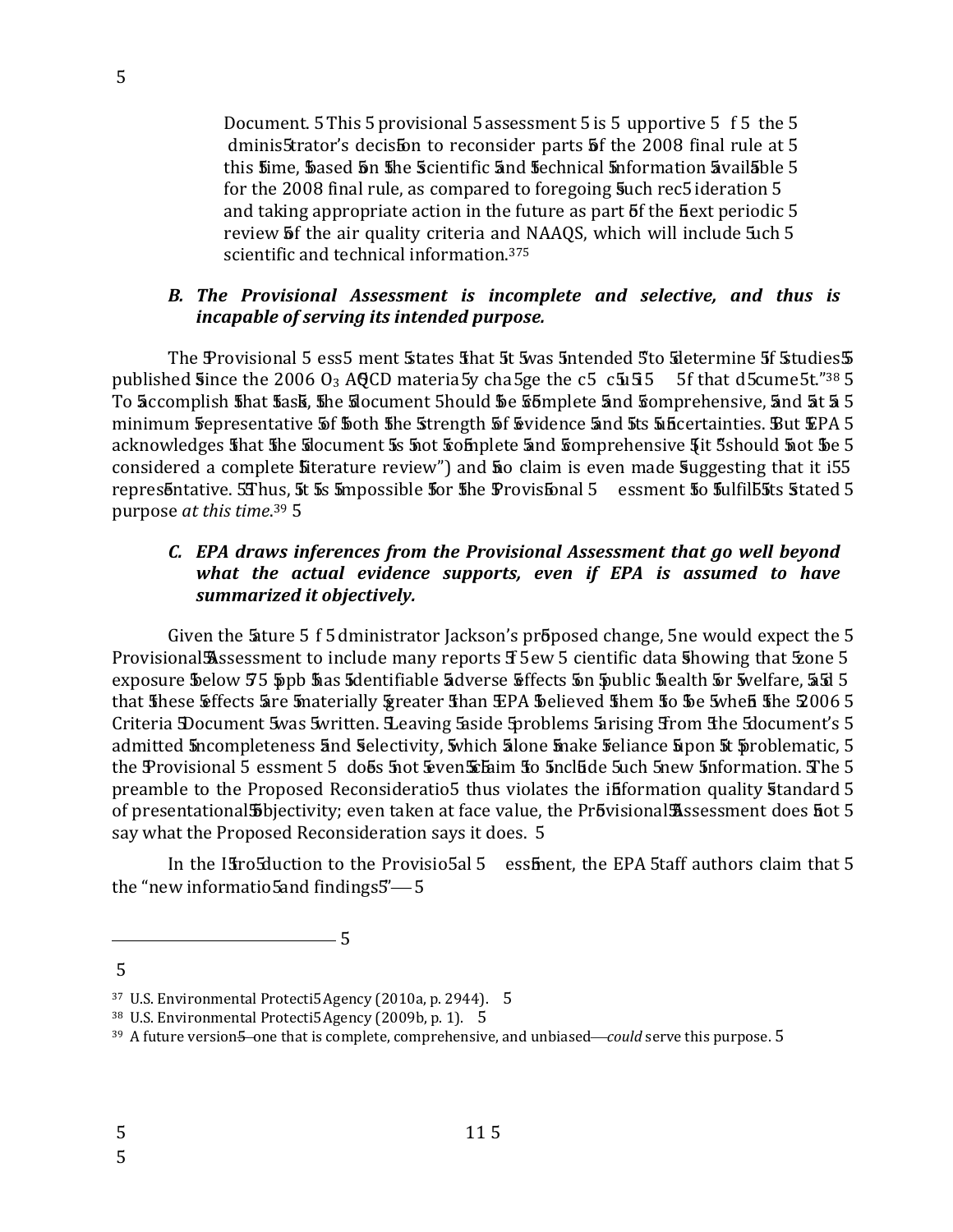- "do **5** and materially change any 5f the broad 5 cientific conclusions regarding the 5 health and ecological effects of ozo $\frac{1}{2}$  exposure made in the 2006 O 3 AQCD" 5
- "strengthen<sup>[]</sup> conclusions in the 2006  $O_3$  AQCD related to the potential for health 5 effects at exposure concentratio5 5of less than 80 ppb"40 5

The Second 5f these claims has 5 informational value for the Proposed Reconsideration 5. At 5 minimum, 5strengthening" 5he Sonclusions 5n 5he 2006 Criteria Slocument 5 egarding 5 ambient 5zone 5 evels 5below 580 5ppb 5 requires 5more 5 evidence, 5 which 5 the 5 Provis 5 balls Reassessment 5 acks. 55 Moreover, 5 his 5 particular 5 hreshold 5 80 5ppb) 5 does 5 t 5 tell 5 you 5 whether Administrator Jackson's proposal to fower the primary standard from 75 ppb to 5 between 60 and 70 ppb is a reasonable policy judgment since all of these values are sess 5 than  $80$  ppb.  $5$ 

## D. Taken at face value, the Provisional Assessment does not show that the published studies reviewed therein support the scientific inference that ozone exposure in the 60 to 75 ppb range is riskier that EPA staff believed it to be in 2008.

Taki 5g the Pr 5vi 5 5 a 5A 5 e 5 me 5t at face va 5 ie—i.e., 5 as 5 uming 5 arguendo 5 hat 5 he 5 studies 5ncluded 5are 5 representative 5and 55 terpreted 5 objectivity 5 by EPA 5 taff-the 5new" 5 science would have to 5 how that health risks blow 75 ppb are materially greater than EP 5 staff characterized them in the 2006 Criteria Document. The Provisional Assessment does 5 not make this case. 5

#### $1.5$ Controlled human exposure studies 5

EPA's 5conc5 usion 5 in 5 the 52006 5 Criteria 5D Eument 5 was 5 that 5 "young 5 healthy 5 nonsmoking adults exposed to  $\geq 80$  ppb  $0_3$  developed transfient, reversible decrements in 5 ung 5 function; 5 is freased 5 respiratory 5 ymptoms; 5 is reased 5 pecific 5 airway 5 re  $\overline{p}$  5 ive  $\overline{x}$  5; a  $\overline{a}$  i  $\overline{b}$  ammat  $\overline{b}$  y re  $\overline{p}$  5 e c mpared  $\overline{b}$  fitered  $\overline{a}$  ir  $\overline{a}$  a c 5tr 5 5 exposure." Moreover, 5at the time the  $2006 \Omega_3$  AGCD  $\bar{w}$  a 55 5mp fited, there wa 5 limited 5 evidence 5f decreased pulmonary function and increased respiratory 5ymptoms 5ccurring 5 with  $O_3$  exp5ure below 80 ppb."  $41\,5$ 

Nothing freported 5n 5he Provisfonal 5 ess5 ment Suggests 5hat 5here 5as 5 been 5ny 5 change 5n the body 5f 5 scientific Evidence. Most 5f the text Sonsists 5f 5a Silefense 5 f 5a 5  $c$  5 tr 5 ver 5 a 5 i 5 ter 5 a 5 EP mem 5 ra 5 dum (Br 5  $w$  5 2007 a, p. 158) st matrizi 5 g a p 5 t - h 5 c 5 analysts of cherry-picked data from Adams (2006). We cited this memorandum in the 2007 5

<sup>- 5</sup> 

 $\overline{5}$ 

<sup>&</sup>lt;sup>40</sup> U.S. Environmental Protecti5 Agency (2009b, p. 1). 5

<sup>&</sup>lt;sup>41</sup> U.S. Environmental Protecti5 Agency (2009b, p. 2). 5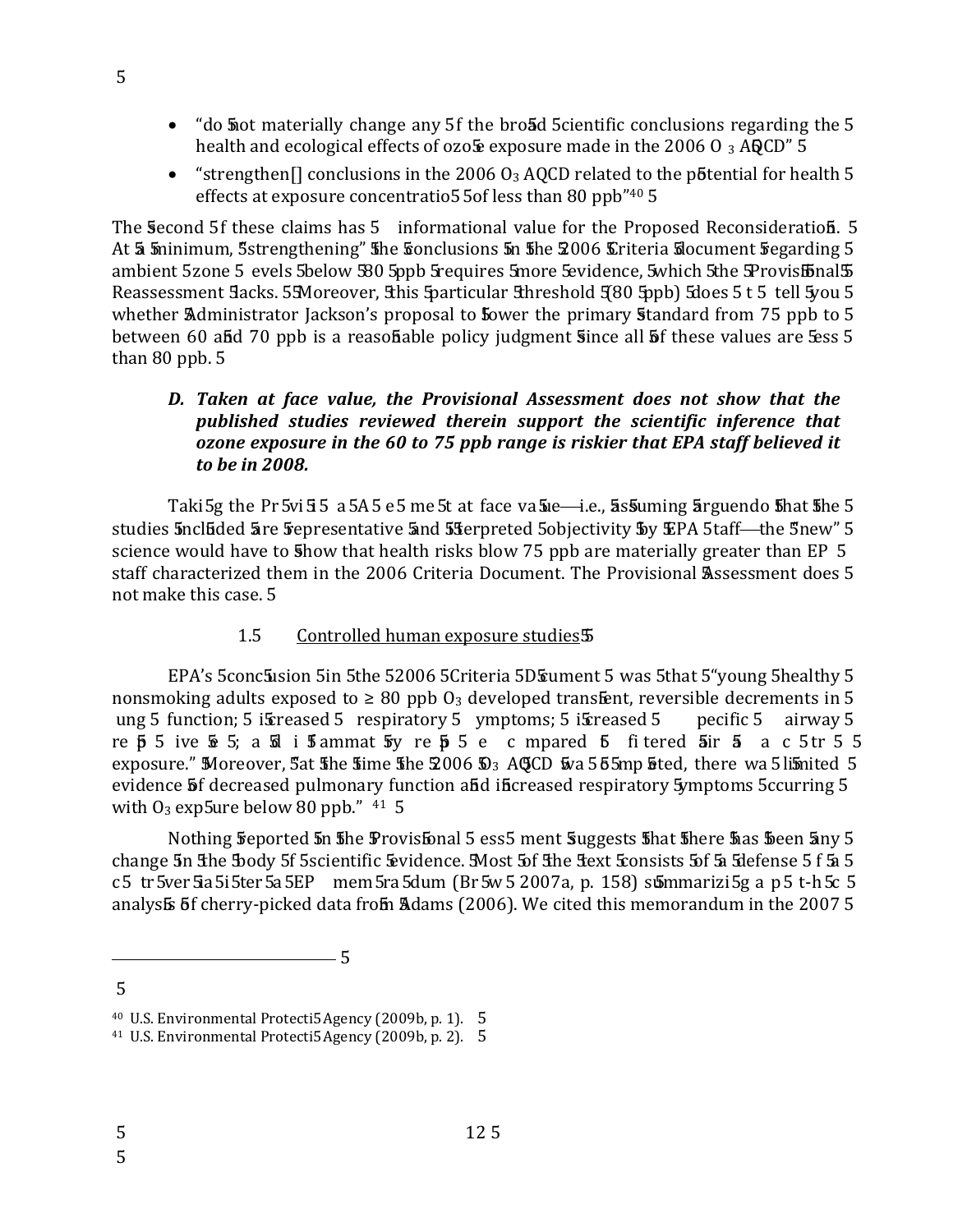RFC and 2008 RFR as an example 5f multiple fatal information quality defects.<sup>42</sup> M5re5ver, 5 the primary author  $5f$  the Provisio 5 essiment also happens to be the primary author  $5f$ the memorandum. Thus, **5**n this point the Provisio al 5Assessment consists **5** 5 thing 5 ew, 5 and 5t Stannot Be Femotely Stonstrued 30 Be 5an 5ndependent 5work 5product. 5t 5s 5ever 5 permissible to entrust to the colleagues **5** fan author the respo<sup>5</sup> ibility for independently 5 peer reviewing his work. 5

The Provisional 5 ess5 ment 5 ncludes 5 eviews 5 f 5 hree 5 rticles 5 ublished 5 ince 5 he 5 2006 Criteria Document.<sup>43</sup> Br 5w 5 et 55 52008) i 55 fevi 5ed free 5 5 5f the i 5ter 5a 5EP 5 memorandum.<sup>44</sup> SEven 5f 5t 5vere 55 sumed 55 5e 5 valid, 5t 5 5 tains 5 5 ew 5 ata 5r 5 nsight 5 beyond 5what EPA 5 relied 5 upon 5n 52008.45 Thu 5 it 5a 5 t be the 5 5 red a 55 ew 5 cie 5 tific 5 evidence 5ndicating 5hat 5he 5isks 55sed 5y 5zone 5xpo5ure 5etween 50 5nd 55 5pb 5re 5 materially greater than EPA represonted them to be in 2008.46 5

McDonnell et al. (2007) is a report on an empirical model that predicts average  $FEV<sub>1</sub>5$ response 55 5 functio5 5 f 5205 e foncentration, stilizing soxisting slata generated 5n EPA's 5 Human Studies Facility in Chapel Hill, North Carolina.<sup>47</sup> The paper contains 5 **5** aew data, 5 and the Ediscussion Eabout Et En the Provisional 5 essment 5 does 5t 5 include Eanything 5 suggesting that the risks posed by ozone exposures below 0.075 ppb are materially greater 5 than EPA represented them to be in 2008. 5

Schelegle 5t 5l. \$2009) 55 5 hew 55ntrolled human Exposure 5tudy 5f 5he 5ffects 5f 5 6.6-h 5ar exp 5 ure 5t 5 5z 5 e 5t mea 5 c 5 ce 5 trati 5 of 550, 70, 80, a 5d 87 ppb o 55 re prirat by 5ympt in 5a id lu5  $\frac{1}{2}$  fu  $\frac{1}{2}$  fu  $\frac{1}{2}$  i 5 fu  $\frac{1}{2}$  i 5 fu  $\frac{1}{2}$  fie  $\frac{1}{2}$  fie fu  $\frac{1}{2}$  for  $\frac{1}{2}$  for  $\frac{1}{2}$  for  $\frac{1}{2}$  for  $\frac{1}{2}$  for  $\frac{1}{2}$  for  $\frac{1}{2}$  for significant effects were 5 bserved at the highest three exposure sevels after 6.6 hours, but 5 not at 60 ppb. Average changes in FEV<sub>1</sub> were 2.72% (SE = 0.27) and 5.34% (SE = 0.25) at 60 5 ppb a5d 70 ppb, re5pective 5. H5wever, i5 tead of treati 5g thi5 re5u f a5a c5 firmati5 of 5 the Statistically nonsignificant results 5btained by Adams (2006) at 60 ppb, the Pr5visional 5 essment 5 ays 5this 5tudy 5"further 5upports 5a 5mooth 5dose-response Eurve 5 without 5

evidence 5f & 5hreshold 5or 5xposures 5etween 30 and 320 5pb 53" 5p. 3). 5n 5hort, EPA 5

5

 $42$  See Brown (2007b) and our information quality critique in the 2008 RFR (2008, pp. 15-16 and 63-79). 5

 $43$  Brown et al. (2008), McDonnell et al. (2007), and Schelbgle et al. (2009).  $5$ 

<sup>&</sup>lt;sup>44</sup> Curiously, Brown et ab (2008) was published in a U.S. Gbvernment journal rather than in the independent 5 chol arly journal where the original study had been published. 5

<sup>&</sup>lt;sup>45</sup> Brown (Brown 2007a) was **hot included in the 2006 Criteria D6cument**, but **honetheless EPA relied bn it 5** heavily if 2008. It was added at the fast minute, after public commefit a5d peer review were complete. EP 5 could have disclosed an earlier version (Brown 2007b) for public comment and peer review, but did 5 ot do 5  $.5$ 

<sup>46 5</sup> fioted above, Brown is the primary auth 5 5 f the Provision 555 ssessment. It is an conflict of interest to 5 vest in the author of any scientific work the responsibility for peer reviewing it. 5

<sup>&</sup>lt;sup>47</sup> McDonnell et al. (2007). 5

<sup>&</sup>lt;sup>48</sup> Schelegle et al. (2009). Data were collected at 1, 2, 3, 4.6, 5.6, and 6.6 hours. 5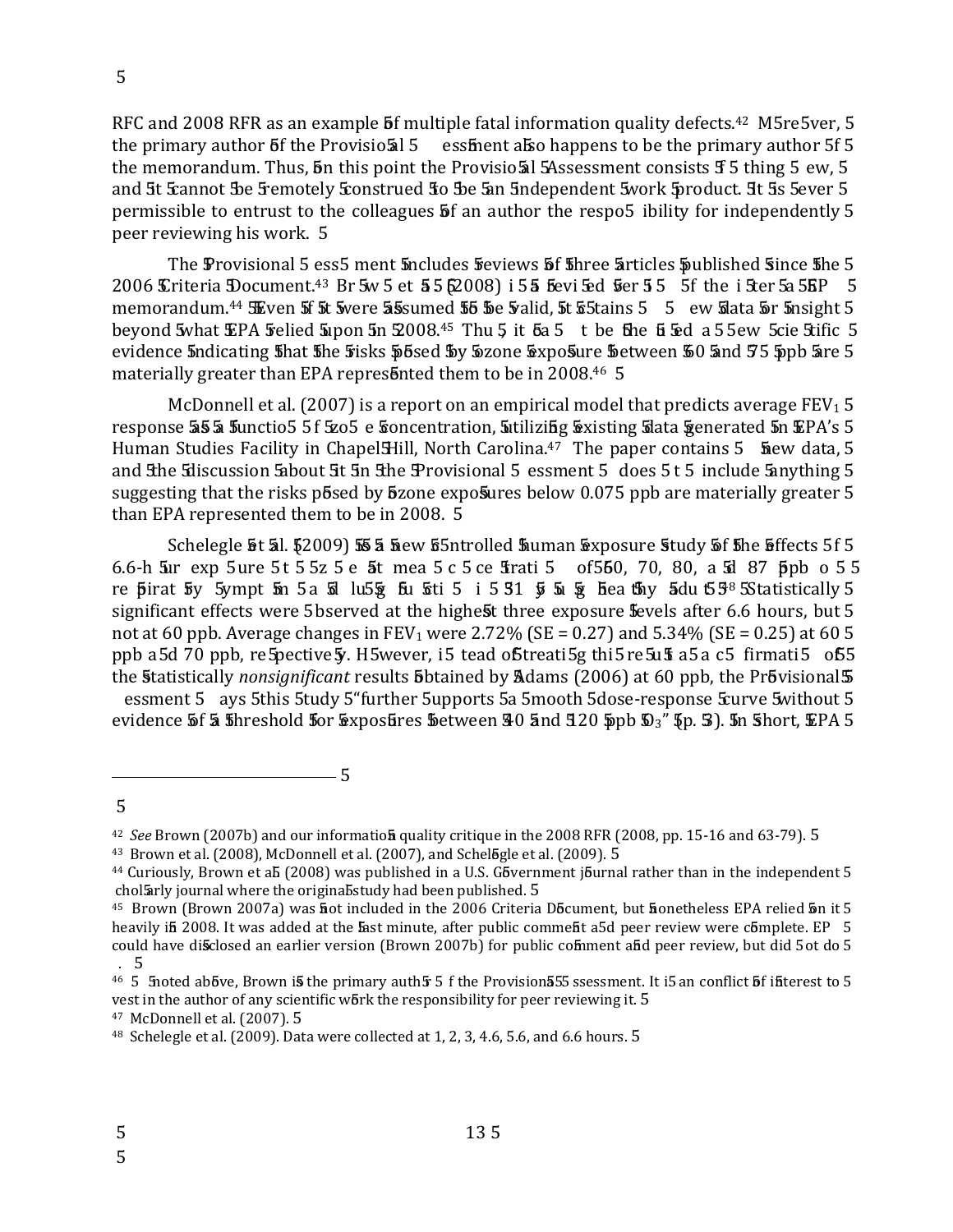treats Eatis Fically Significant results as probative evidence 5f an effect, and effects that are 5 not statistically significant as probative evidence of a trend.<sup>49</sup> 5

5 noted in the 2008 RFR and again in Section  $III(F)$  below, the reported confidence 5 intervals in Schelegle et al. (2009), as well a5 previous controlled human Subject 5tudies, 5 are narrower than they would be if the resbarchers had retained i5tead 5 f discarded inter-5 maneuver 5 variability 5n the 5 espirato by function fiests they 5 performed. Inter-maneuver 5 variability Erises because Subjects Sperform Smultiple Sorced Expiratory Smaneuvers, Srom 5 which 5 Single 5 alue 5 s 5 ncorrectly 5 sed 5 s 5f 5t 5 vere 5 the" Sorrect 5 alue. Schelegle 5t 5l. 5 (2009, 5. 566), for Example, Feport That Their Subjects 5'performed Two To Tour Torced 5 expiratory maneuvers<sup>5</sup> and "FVC and FEV<sub>1</sub> values were  $\frac{1}{2}$  blected 5 the basis 5f 5 merican 5 Thoracic Society guidelines. "<sup>50</sup> Thi 5 mea 5 that the auth 5r 5 di Scarded the i 5 ter-ma 5 euver 5 variability. 5

The changes Schelegle et al. (2009) 5 bserved and attributed to 5 bzone exposure at 60 5 ppb are about the 5ame magnitude as the 5tandard deviation 5f if ter-maneuver variability 5 btai  $\overline{5}$ d by  $\overline{9}$ augha 5 $\overline{6}$ t a 5(1989) f $\overline{5}$  spir  $\overline{5}$ metric te  $\overline{5}$ i  $\overline{5}$  and  $\overline{5}$  and  $\overline{5}$  and  $\overline{5}$  and  $\overline{5}$  and  $\overline{5}$  and  $\overline{5}$  and  $\overline{5}$  and  $\overline{5}$  and  $\overline{5}$ "acceptable" maneuvers may vary by as much as 150 mL,  $\delta$ r about 6% 5f the approximatel $\frac{5}{9}$  5 4 L/s FEV<sub>1</sub> baseline reported in a similar cohort.<sup>52</sup> Thus, subjects in Schelegle et al. easily 5 could have displayed 3% variation by chance within a single respiratory function test. Had 5 Schelegle 5t 5al. Scaptured 5this 5 variability 5 nstead 5 of 5 discarding 5t, 5 their 5 tandard 5 errors 5 would have been much farger. Effects biserved at 70 ppb (and perhaps higher) that they 5 describe 5as 5 tatis Stically 5 ignificant 5 are 5 likely 5 to 5 be 5 ig5 nificant 5 f 5 inter-maneuver 5 variability had been taken into acc5unt. 53 5

#### $2.5$ Mortality as Sciated with short-term exposure 5

 $-5$ 

EPA's concluision in the 2006 Criteria Document, as summarized in the Prosisional 5 essment, 5 is 5that 5there 5 is 5  $5$  positive 5 associatio 55 between 5 increasing 5 ambient 50  $3$  5

 $49$  SThis 5s 5a5 ther Sexample 5 f Show SEPA Suses Sevidence Sthat 5 upports SEPA's Sposition Swhile Sgnoring 5 r 5 reinterpreting evidence that does not in a way to make it appear more supportive. 5

<sup>50</sup> Schelegle 5et 5a5 5(2009, 5p. 5266). 5TS 5 guidelines Srequire 5a Sminimum 5f 5 three 5not Stwo) 5'acceptable" 5 maneuvers and that the data from each maneuver be retained, fiot discarded (Miller, Ha5kifison et a5 2005, p. 5 325, Table 5). Schelegle &t 5b 5did 5not 5actually 5ollow 5he 5ATS Spuidelines 5with 5 espect 55 5he 5umber 5f5 maneuvers, and it i5't kn5 wn whether they retained the data.

 $51$  Schelegle et ab report an average FEV<sub>1</sub> change 5f 2.72% at 60 ppb. Vaughan et ab report inter-maneuver 5 standard deviation  $53.01\%$  across three FEV<sub>1</sub> maneuvers. Both percentages are likely to have been reported 5 with excess precision.

<sup>&</sup>lt;sup>52</sup> Adams (2006, p. 130, Table 1).

<sup>53</sup> We addressed the matter 5f discarded i5tra-maneuver variability in the 2007 RFC, and we do 50 again in 5 Section x below. It applies to all confrolled human subject studies (including Adams (2006)), but it is a much 5 greater pr5blem in the con5text o5observational §pidemiology studies relying on lun§ fun5tion tests. 5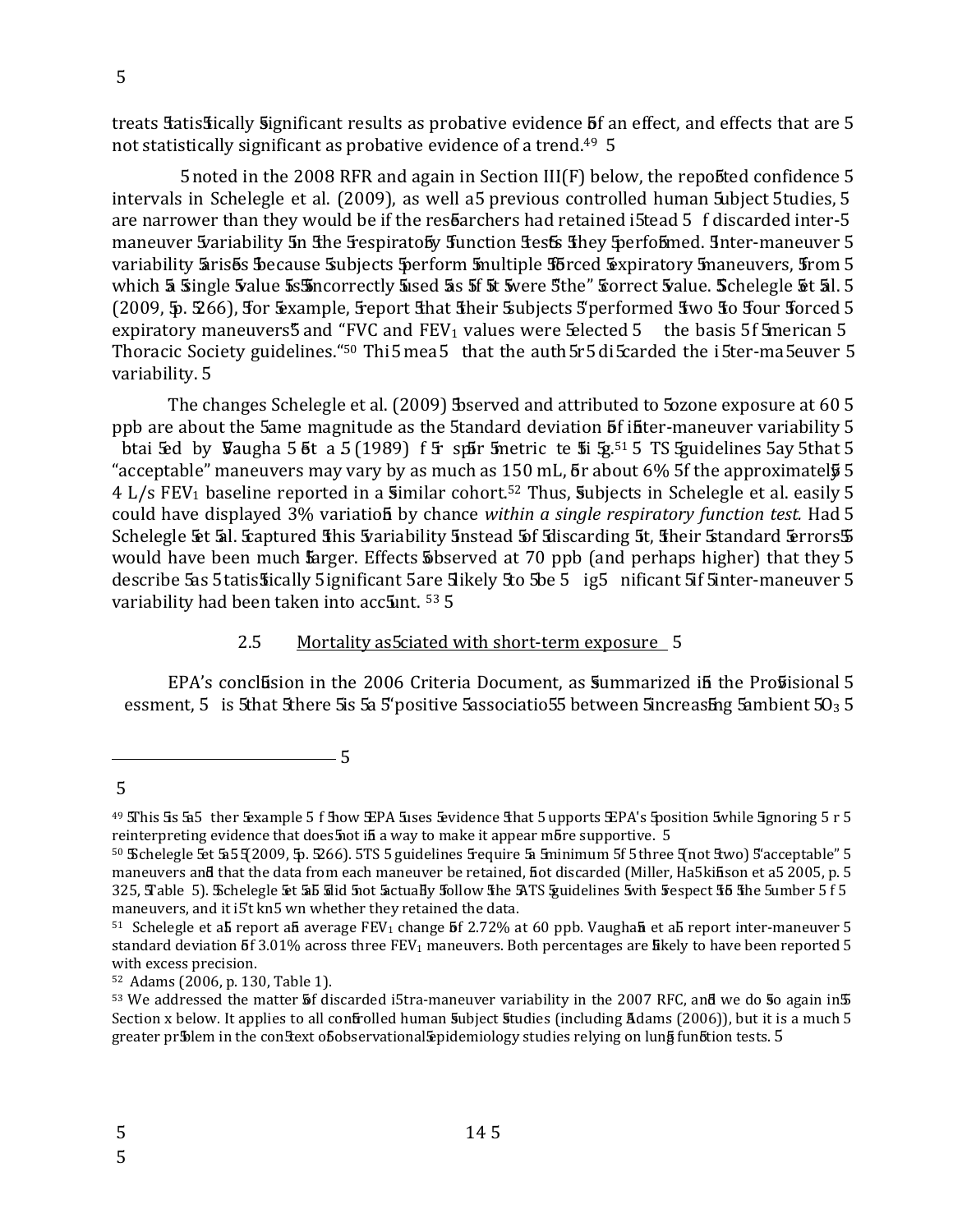concentrations 5a5d 5 excess 5 risk 5 f5 cacidental 5a5d 5 cardiopu5 monary-related 5 daily 5 mortality."<sup>54</sup> The Pr5vi5i5 a5A5 e5 me5t me5ti5 nfbe 5ew 5tudie5, 5eve5 5f which it 5ay55 support 5an 5association 5 between 5 zone 5and 5 mortality. 5 Each 5 tudy 5 dentified 5 mportant 5 confounders 5(e.g., 5) shigh 5 unemployment, 5 wer 5 prevalonce 5f 5 central 5 air 5 cosditioning, 5 coincident Econgestive Sheart Sfaillire 5r 5 diabetes). Sit Sdescribes Sthe Spositive 5tudies 5as 5 "c 5 i  $\text{Re } 5$  with the c 5 c u 5 5 of 5 the 2006 O<sub>3</sub> AGCD." N  $\text{Shi } 5$ g i 5 the di  $\text{Eu } 5$  i 5 eve 5 5 hints at a result that was 5tronger than what EPA rep5rted in the 2006 Criteria Document 5 or one of the other studies it relfed on in 2008. 5

Taking 5at 5 face 5 value 5EPA's 5 characterization 5 f 5 these 5 tudies, 5 thing 5 in 5 the 5 Provisional Assessment Suggests 5hat 5nortality 5 isks 505ed 5y 5 zofie 5xposure 5 elow 55 5 ppb are materially greater than EPA represonted them to be in 2008. Thus, this sectios 5f 5 the Provisional Assessment has 50 demonstrable practical utility f5r the purpose to 5which 5 Administrator Jackson has Sapplied 5t, 5which 5s Spiving Sobjective 5 cientific 5 upport 56 her 5 proposed decision to lower the primary standard. 5

#### Respiratoby morbidity 5  $3.5$

EPA's conclusion in the 2006 Criteria Document, as summarized in the Prosisional 5 Assessment, Svas Shat 5cE ar Sevidence 5f Sausality 55r She 55 ciatio 5 5 observed Setween 5 acute  $( \leq 24 \text{ h} )$  O<sub>3</sub> exposure and relatively 5mall, but 5tatistically 5ignificant declines in 5ung 5 function Jwere] 5bserved 5in 5 umerous Fecent Epidemiologic Studies. Declines 5n 5ung 5 function were particularly **h**oted in children, asthmatics, and adults who work **b**r exercise 5 utdoors."5 5

The Provisfonal 5 essfuent steports 5 5 everal 5ew 5 studies Stelated 5 to Stespiratory 5 morbidity. STaking 5t face 5 value EPA's sharacterizations 5f finese 5 tudies, 5t 5 appears finat 5 thing has 5 changed: 5

> Overall, 5the 5findings 5 reported 5in 5the 5ew 5 tudies 55 f 5 respiratory 5 morbidity are consistent with those in the 2006  $O_3$  5 QCD conclusions, 5 particularly The 5 umerous 5ew 5 tudies 5of 5 hospital 5 dmissions 5 and 5 emergency department visits.<sup>56</sup> 5

As in the case 5f the Section 5 m mortality studies, this Sectio 5 5 of the Provisio 5 al 5 essment 5 also has 5 demonstrable practical utility f5r the purpose to which 5dminis5trator Jackson 5

 $-5$ 

<sup>&</sup>lt;sup>54</sup> U.S. Environmental Protecti5 Agency (2009b, p. 5). 5

U.S. Environmental Protecti5 Agency (2009b, p. 7).

<sup>&</sup>lt;sup>56</sup> U.S. Environmental Protecti5 Agency (2009b, pp. 7-8). 5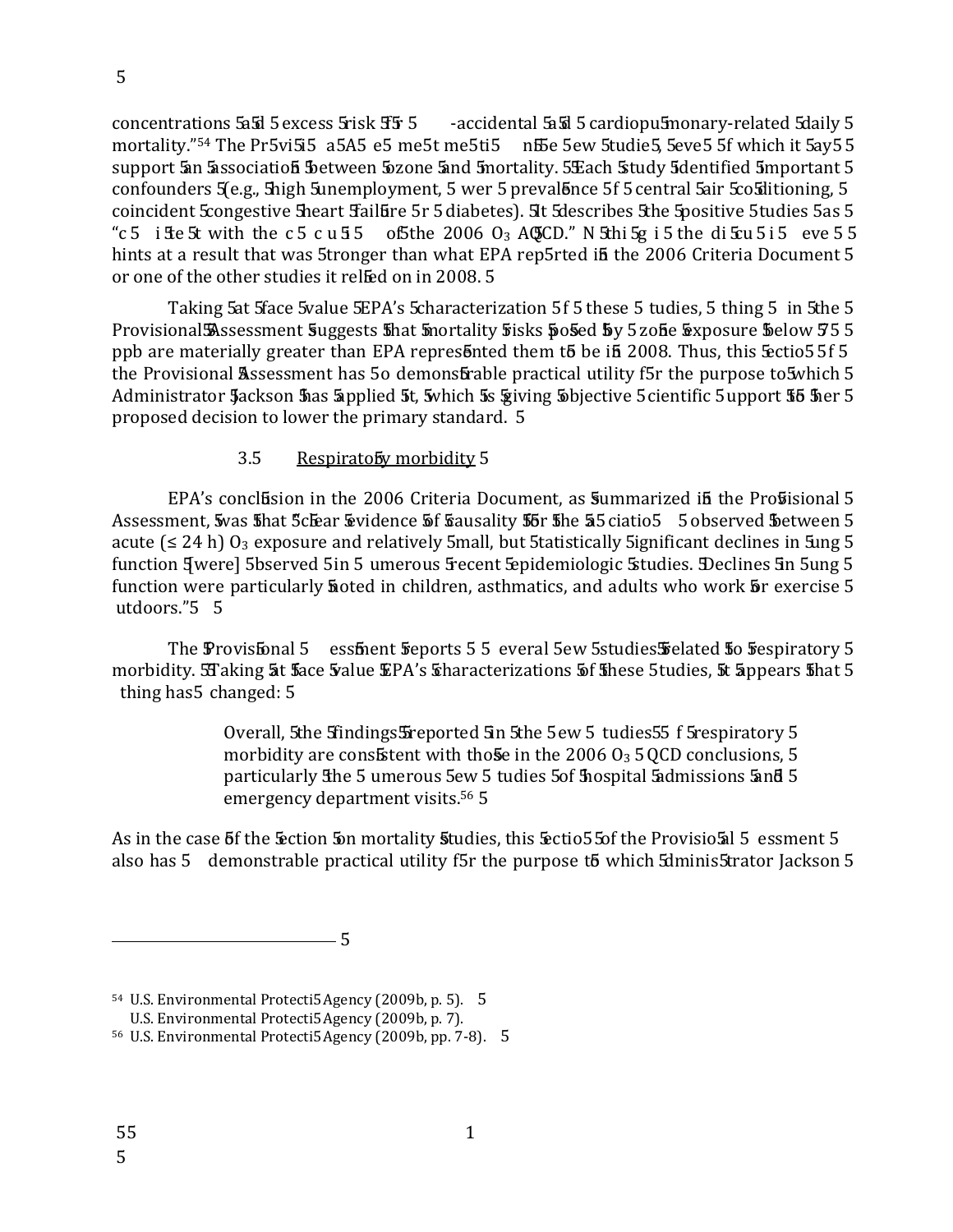has applied 5t, 5 which 55 giving 5 bjective 5 cientific Support 5 for the proposed 5 decision 50 5 lower the primary standard.<sup>57</sup> 5

 $5^{\circ}$ Many **5** f these **5** tudies rely **5** n respiratory function tests 5 in every case, researchers 5 incorrectly assumed that inter-maneuver variability was zero. This understates the 5 pread 5 f 5 the 5 fidence 5 intervals 5 used FF 5 hypothesis 5 testing 5 and 5 verstates 5 the 5 tatistical 5 significance of the resulfs. 5

 $\overline{5}$ Sime 5 of these studies also suffer from sther methodological simitations previously 5 identified in the 2007 RFC and the 2008 RFR as severe information quality defects. These 5 limitations include 5uch matters a55self-administration and 5elf-rep5 rting through diaries 5 (both **5** f which are profie to error, bias, and data invention), and 5 nresponse bias. In the 5 scientific record for the 2008 Rule, EPA ignored these known defects, treating studies that 5 contained fihem probative Evidence 5f 5 isk 5f fihe 5 es barchers had 5 btained 5 esults fihat 5 supported EPA staff p5licy views but diminishing  $\overline{p}r$  discarding them if they did  $\overline{p}$  ot, and 5 ignoring 5 respons 5 bias 5 5 5 did 5 ot Exist. The Provision 5 5 sessment 55 tinues 5 5 5 follow these same practices. 5

#### 4.5 Cardiovascular morbidity 5

EPA's conclusion in the 2006 Criteria Document, as summarized in the Prosisional 5 Assessment, was that the "general y simited brive 5 of evidence is highly suggestive that  $0_3$  5 directly 5 and/or 5 indirectly 5 costributes 55 t55 cardiovascular-related 5 morbidity." 5 The 5 Provisional 5 essment 5 ummarizes 5 everal 5 ew 5 studies and concludes that "[t] he results 5 of the finore frecent Studies fores of the fare fare fronsistent swith those 5f 5the \$2006 \$23 5 QCD." 58 5

Taking it at face value, nothing in the Provisfonal 5 ess5 ment supports the inference 5 that the risks 5f cardio basscular mortality at ambient zone Sevels below 75 ppb are greater 5 than EPA represented them to be in 2008. Thus, this section 5f the Provisio 5 al 5 essment 5 also has 5 demonstrable practical utility f5r the purpose t5 which 5dminis5trator Jackson 5 has Sapplied 5t, 5which 55 Spiving 5 bjective 5 cientific Support 55r 5 her 5proposed Sdecision 505 lower the primary standard.

#### $5.5$ Health effects associated with long-term exposure 5

EPA's conclusions in the 2006 Criteria Document, as 5 ummarized in the Provisional 5 Assessment, were that: 5

<sup>57 5</sup>s before, the Sojectivity 5of EPA's characterizations 5f thes 5 Studies is easily chall 5 ng eq is EPA's choice 5 f 5 tudies 50 5 clude 50r &xclude. As \$efore, 5ve 5 55not 5nake 5 hat &ffort 5t 5 his 5ime \$ecause 5 he 5 bsence 3 5 practical utility fob the Admi5strator's in Stended purpose is itself a fatal ifformation 5 quality defect. <sup>58</sup> U.S. Environmental Protecti5 Agency (2009b, p. 15). 5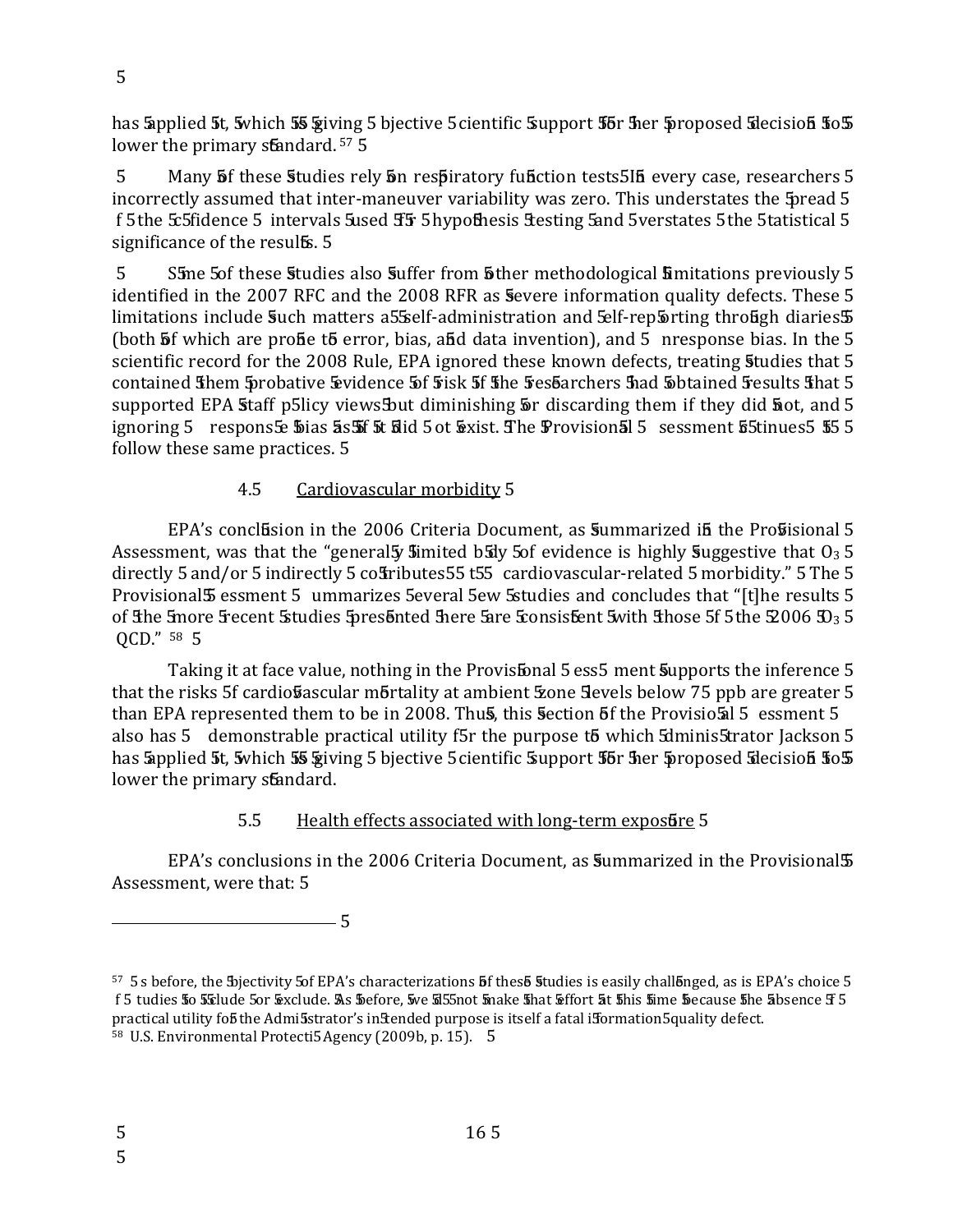- "an Sinsufficient Samount 5f 5 evidence Sexists 5 to 5 uggest 5 a Scausal Strelationship 5 between chronic  $O_3$  exposure and increased risk for mortality in humans"<sup>59</sup> 5
- "the Sepidemiologic Sdata, Scollectively, Sindicates Sthat Sthe Scurrent Sevidence 5s 5 suggestive, but 5nconclusive for 5 respiratory 5 health  $E$  ffects 5 rof 5 ong-term  $\mathfrak{D}_3$  5 exposure"<sup>60</sup> 5
- "the 5 weight 5 of 5 revidence 5 rom 5 recent 5 animal 5 oxicological 5 tudies 5 5 and 5 a 5 rery 5 imited 5 umber 5 f 5 epidemiologic 5 tudies 5 do 5 t 5 upport 5 ambient  $50<sub>3</sub>$  a 5 **5** 5 pulmonary carcinogen"<sup>61</sup> 5
- $"0<sub>3</sub>$  \$is] sot an smportant spredictor 5f several stirth-related sutcomes sincluding 5 intrauterine and infant mortality, premature births, and low birth weight"<sup>62</sup> 5
- "the 2006  $O_3$  5 QCD did **5** ot include a 5 ummary 5 tatement 5 on the effect 5 f  $O_3$  o 5 5 neurobehavioral Effects because, although 5 multiple 5 oxicologica 5 Studies 5 have 5 been Sperfoblmed Sexamining Sthe Sassociatio 55 between  $50_3$  exp 5 ure fimea 5  $\theta_3$  5 concentration  $526.55$  ppb)  $5$  and  $5$  eurobehavioral  $5$  effects,  $5$  there  $5$  were  $5\quad 5$ epidemiologic studies published at the time"63 5

With regard to each of these effect5 the Provisional Assessment: 5

- took 50 position 5n whether 5 w 5 tudies altered the EPA 5 taff 5 pinion regarding 5 mortality<sup>64</sup> 5
- described the results of studies of respiratory effects as "generally mixed"<sup>65</sup> 5
- took 50 position 5n whether 5 gw 5 tudies aftered the EPA 5 taff 5 pinion regarding 5 ung cancer<sup>66</sup> 5
- describes the fresults 5f 5 tudies 5 ooking for freproductive 5 and 5 developmental 5 utcomes as "inconsistent" <sup>67</sup> 5
- took 50 position 5n whether  $\frac{1}{2}$  tudies altered the EPA 5 taff 5 pinion regarding 5 eurobehavioral effects<sup>58</sup>

Taking it at face value, nothing in the Provisfonal 5 ess5 ment supports the inference 5 that 5 f 5 f Sthese Stisk 55 at 5 ambient 5 zone 5 evels Below 575 Sppb 5 are 5 greater Sthan EPA 5

<sup>&</sup>lt;sup>59</sup> U.S. Environmental Protecti5 Agency (2009b, p. 19). 5

<sup>&</sup>lt;sup>60</sup> U.S. Environmental Protecti5 Agency (2009b, p. 20). 5

<sup>&</sup>lt;sup>61</sup> U.S. Environmental Protecti5 Agency (2009b, p. 22). 5

<sup>&</sup>lt;sup>62</sup> U.S. Environmental Protecti5 Agency (2009b, p. 24). 5

<sup>63</sup> U.S. Environmental Protecti5 Agency (2009b, p. 25). 5

<sup>&</sup>lt;sup>64</sup> U.S. Environmental Protecti5 Agency (2009b, pp. 19-20). 5

<sup>&</sup>lt;sup>65</sup> U.S. Environmental Protecti5 Agency (2009b, p. 20). 5

<sup>&</sup>lt;sup>66</sup> U.S. Environmental Protecti5 Agency (2009b, pp. 22-23). 5

<sup>&</sup>lt;sup>67</sup> U.S. Environmental Protecti5 Agency (2009b, p. 23). 5

<sup>&</sup>lt;sup>68</sup> U.S. Environmental Protecti5 Agency (2009b, p. 25). 5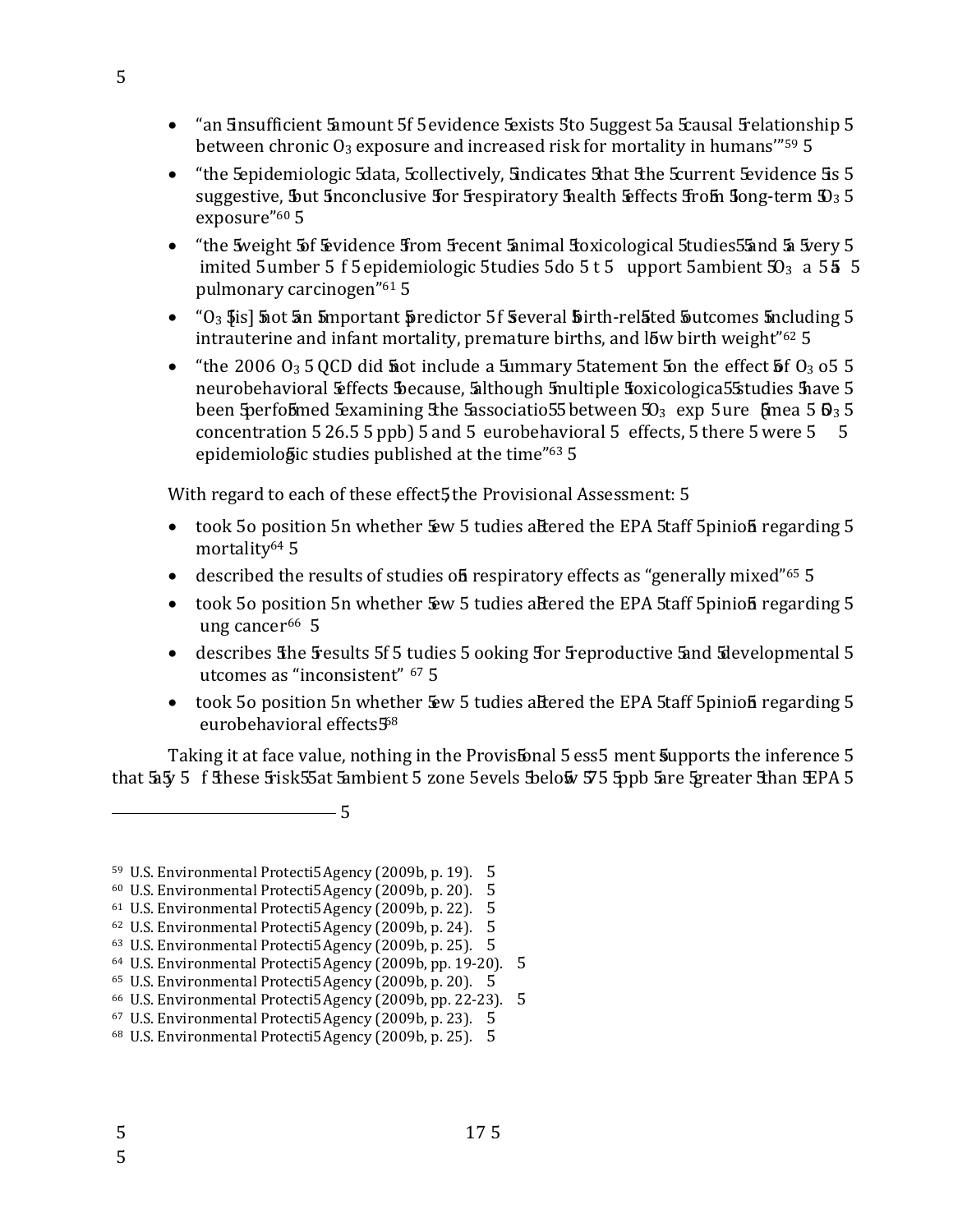5

represonted them to be in 2008. Thus, this section 5 f the Provisonal SAssessment also has 5 no Silemons frable Spractical Sutility for Sine Spurpose So Swhich 5dminis Strator Jackson Shas 5 applied 5t, 5 which 55 giving 5 bjective 5 cientific 5 upport 5 or 5 er 5 roposed 5 decission 50 5 wer 5 the primary standard. 5

#### 6.5 Vulnerability or susceptibility 5

5 EPA's conclusions in the 2006 Criteria Document, as 5 ummarized in the Provisional 5 Assessment, 5 were 5 that 5 exercising 5 moderate 50 5 high 5 physical 5 sention 5 children 5 and 5 adolescents appear to demonstrate increased responsiveness to ambient concentrations 5f 5  $O_3$  5x 5 may Be 5 more 5 ikely 5 to 5 experience  $D_3$ -induced 5 health 5 ffects." The Provisional 5 Assessment Sidentifies 5e 5 study Shat So Sigermane So Shis Squestion; St So She 5ame Sone Shat 5 was discussed in the 51 ort-term morbidity section, and it contained 5nly 16 participants.<sup>69</sup> 5 In aby case, the Provisional 5 ssessment does 5 ot claim that this study alters the Scientific 5 evidence, 5 5t 5canno 5 Be 5nterpreted 5as 5cientific 5support for 5dministrato 5r 5 ackson's 5 proposal to lower the primary standard. 5

 $\overline{5}$ I55sum, the Provisional Assessment does **hot** make any claims at a5 about the 5ew 5 science published since the preparation 5f the Criteria Document Nothing in the document 5 suggests 5hat EPA 5taff 5now 5 believe 5hat 5n 2008 5hey 5 nderes 5 mated 5 isks 5 or 5 mbient 5 ozone Exposures below 55 sppb. Therefore, the Provisional 5 ess5 ment has 5 o practical 5 utility 5as 5 cientific 5 upport for 5 dminis 5 trator 5 ackson 5 5 proposal 50 5 ower 5 he 5 primary 5 standard below 75 ppb. EPA has used the Prosisional 5 essment in a manner that clearly 5 contravenes the presentational 5 bjectivity *flashdard*, claiming that it provides an **b**bjective 5 scientific  $\frac{1}{2}$  sustification  $\frac{1}{2}$  fowering  $\frac{1}{2}$  fhe  $\frac{1}{2}$  frimary 5 tandard  $\frac{1}{2}$  when  $\frac{1}{2}$  faller  $\frac{1}{2}$  foes 5 t —even 5 when the c5tents of the Provisi5 al Assessment are taken at face value. 5

Policy judgments are exempt from the Ififormation Quality 5 ct afid its implementing 5 guidelines. 5Thus, 5 ur 5 information 5quality 5challenge 5is 5directed 5at 5an 5u5ambiguous 5 abuse—attempting to characterize as a *scientific* i5fere5ce what i5tra5 pare5t5 a matter 5 f 5 pure 5*policy*. 5 dministrator 5 Jackson 5 disagrees 5 with 5 the 5 policy 5 udgment 5 made 5 by 5 dminis5trator Johnson in 2008., However, rather than acknowledge that her disagreement 5 is 5trictly 5a 5difference 5n 5policy 5views, 5Administrator 5 ackson 5 ught 5 to 5rely 5 5 ew 5 "science" So Support her 5 yiew. 55 While 5 we have 5 numerous 5 disputes 5 with 5 he \$ PA 5 taff 5 regarding the 5 bjective interpretation 5f Scientific evidence (disputes we have raised in the 5 2008 RFR 5nd Faise 5 here), 5 ve 5 50 5 believe 5 hat EPA 5 fficials 5 h 5 uld 5 learly 5 distinguish 5

 $-5$ 

<sup>5</sup> 

<sup>&</sup>lt;sup>69</sup> U.S. Environmental Protecti5 Agency (2009b, p. 25). 5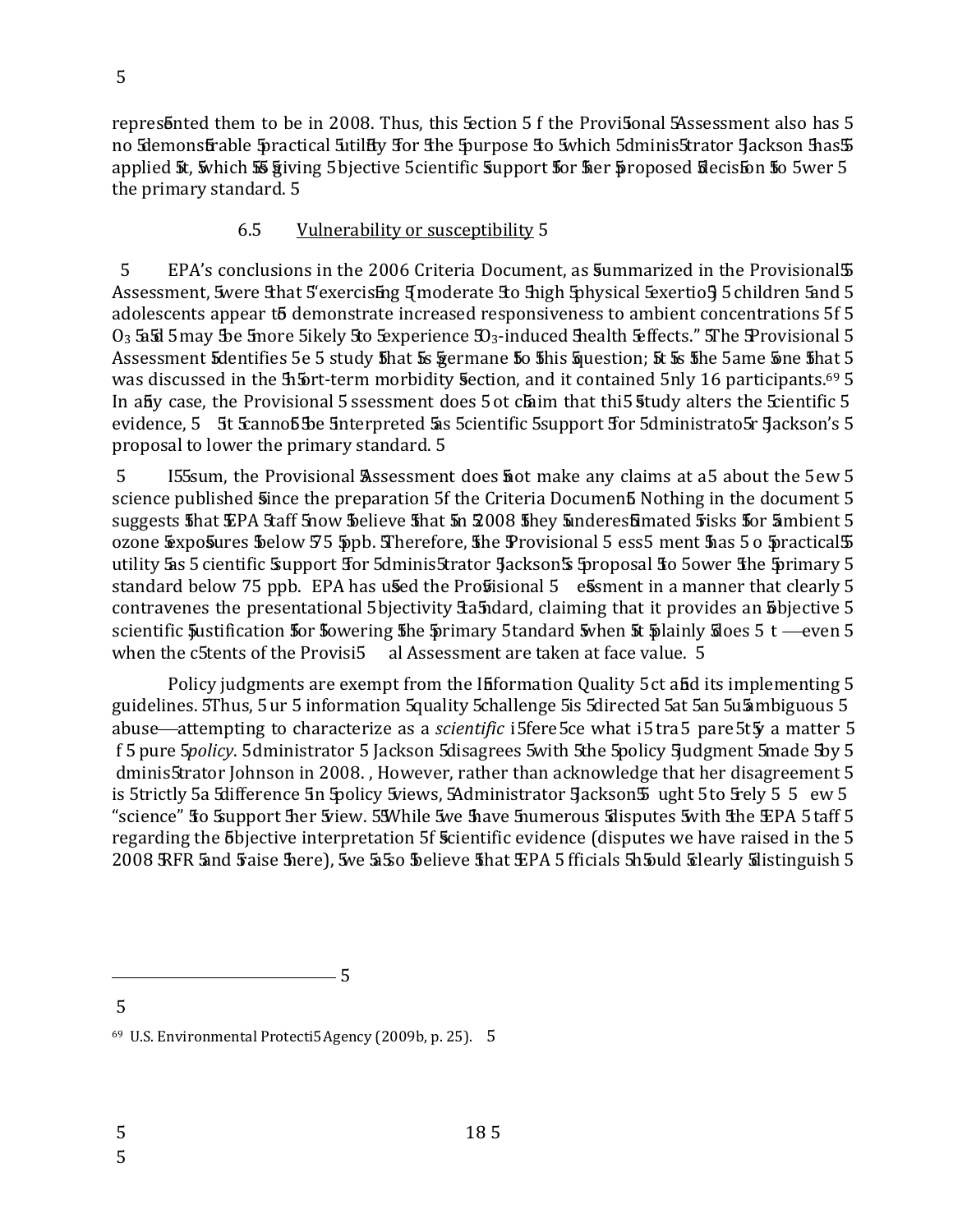between Splausibly Sbjective 5 cientific 5 work Sand Spolicy Schoices. A 55h 5 5 5 5 5 5 5 6 5 6 5 6 5 6 5 6 5 Provisional 5 essment does not provide scientific support for a lower 5 standard.<sup>70</sup> 5

To remedy this IQA violation, we request that EPA correct the record with regard to 5 unsupportable Sclaims Sthat Sthe Provisio 5 8 5 essment 5 provides 5 cientific 5 upport 5 for 5 lowering the primary standard below 75 ppb. 5

#### MANAGING THE PROBLEMS RELATED TO LUNG FUNCTION TESTING IN THE III. CONTEXT OF ADMINISTRATOR JACKSON'S PROPOSAL TO LOWER THE PRIMARY OZONE STANDARD

The 2007 RFC and 2008 RFR were directed at the Scientific information upon which 5 dminis5trator 5 ohnson 5 made 5 is 5 determination 5 oncerning 5 what 5 evel 5 f 5 ambient 5 zo 5 e 5 protected public health with an ample margin of Safety. The fact that Adminis Erator Jackson 5 has proposed a different determination in 50 way vanquishes EPA's duty to respond to the 5 2008 RFR. 5

In the Proposed Reconsideration, EPA Sagain Sdissominates the 5ame 5erro cous 55 scientific information in Fiolation of the 50A and the Clean Air Act. The Fiolation is inore 5 pronounced Because 5f 5the 5errofs 5are 5corrected, 5the 5cientific 5record 5would 5be 5ess 5 upportive 5of 5what 5Administrator 5ackson 5proposes 5han 5t 5was 5 f 5what 5Administrator 5 Johnson decided. 5

This Section Saddresses Sa Sparticular Suite 5 of Snformation Squality Serrors 5n Several S tudies 5EPA 5relfed 5 5 5n 5the 52008 5Rule 5and 5 continues 5to 5rely 5 5 i55 the 5Proposed 5 Reconsideration. 55We 5dentify 5paths 5orward 5y 5which EPA 5ould 5 egin 50 56 frect 5hes 5 errors. 5

# A. Focus on information quality errors in lung function tests

Much **5** f the Scientific information EPA has cited and which Administrator Jackson 5 relies 5 pon 5 or 5 he Proposed Reconsideration 5 utilizes 5 ung 5 unction 5 esting. We 5 devoted 5 considerable attention to this in the 2008 RFR. These errofs included: 5

- Validity and Feliability Sproblems arising Secause of Sobential Snyesugator Sias 55 which 5may 5 result 5 rom 5 the 5 eed 5 to 5 'coach" 5 research 5 ubjects 5 in 5 effective 5 performance<sup>71</sup> 5
- 5
- 5

 $\overline{5}$ 

 $\frac{1}{2}$  5

<sup>70 55</sup>We Soelieve She Administrator Shas Sdone 5 mething 5 similar Svith Sespect So CASAC. SWe Saddress Shis 5n5 Section 5xx below. 5

<sup>&</sup>lt;sup>71</sup> National Association of Manufacturers (2008, p. 53). 5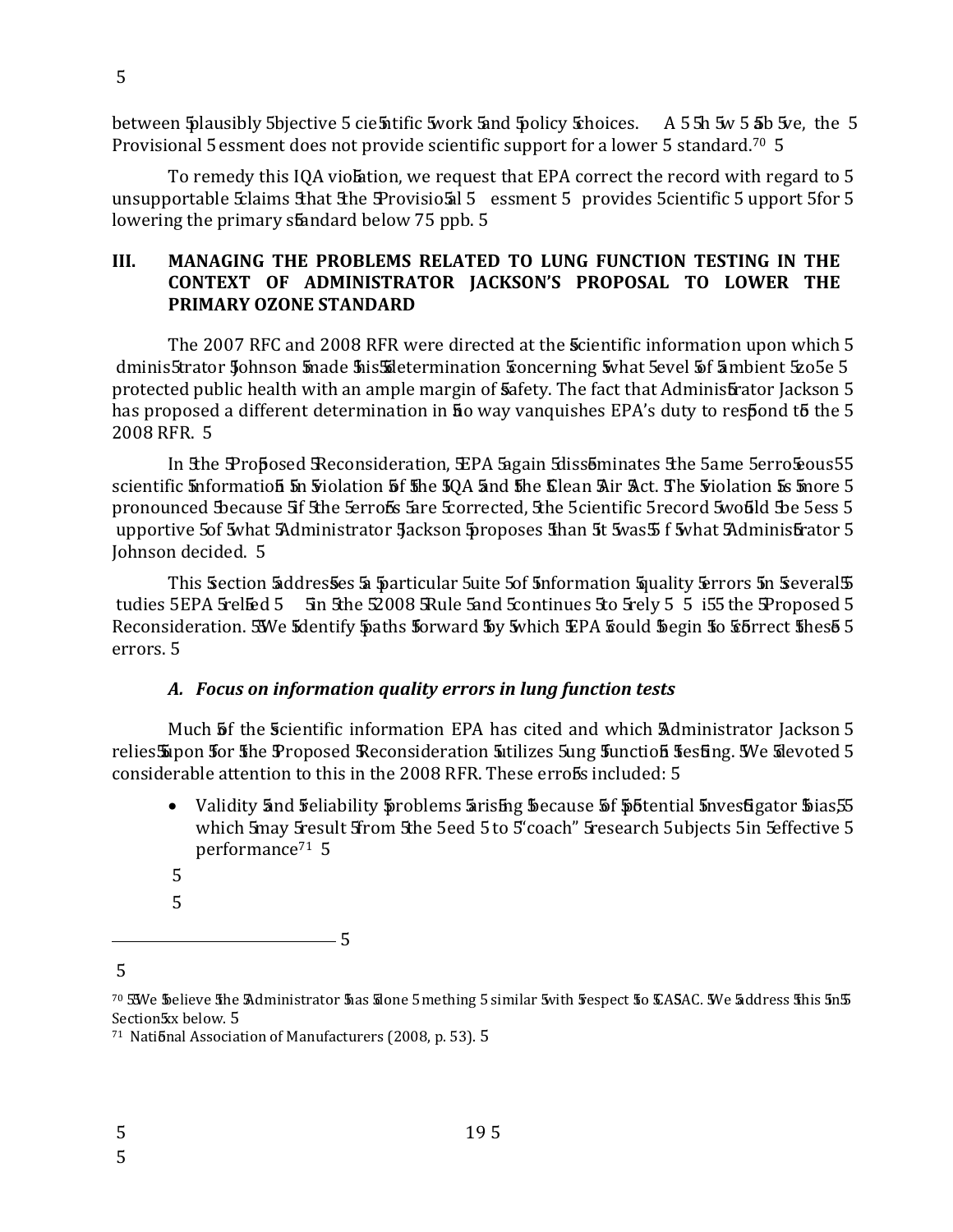- Validity and Feliability Sproblems arising Secause Shes bsests Swere Sintended 5055 w-resolution 5 clinical 5 purposes,  $5 \t t 5$  the 5 high-resolution 5 purposes 5 of 5 environmental epidemiology<sup>72</sup> 5
- Validity and reliability 5f problems related t5 self-administered tests 5 especially 5 tests Sinvolving 5children, 5with 5information 5recorded 5i55 research 5 ubject 5' 5 diaries<sup>3</sup>

One **5** more **5** f thes 5 problems appears to infect each **5** f the **5** tudies **5** n which EPA relied. 5 We are aware 5f 50 & vidence Showing 5hat 5 esearchers Savoided 55 vestigator 5 ias 5n 5he 5 administration Sf 5 lung function fest; 5r fhat fihey finterpreted forrectly fihe fest flata fihey 5 obtained; 5 That they Salidated their slata Sefore Supplying Siten-sphisticated 5 tatis Sical 5 procedures. We 5 kso 5 re 5 naw are 5 f 5 hy fiftort 5 nade 5 y EPA 5 to 5 perform 5 he 5 especially 5 rigorous r5bustness checks" that the EPA IQG requires when 5 riginal data are fiot available 5 for public inspection.<sup>74</sup> 5

In 5 SResponse 5 to 5 C5 mments, 5 EPA 5 did 5 t 5 dispute 5 the 5 ubstance 5 f 5 these 5 complaints. For Sexample, EPA Scorrectly Scharacterized 5 he Second 5 f Shese 5nformation 5 quality defects (the validity and reliability 5f 5elf-reporting via diaries) but simply ignored 5 the shird 5the Syalidity and Syeliability St 5self-administered Stests). 5The Agency's Syesponse 5 c 5 i fed 5f a stfi  $\frac{1}{2}$  5f *fion-sequiturs* a  $\frac{1}{2}$  i  $\frac{1}{2}$  frect st<sub>a</sub> teme 5 5 ab  $\frac{1}{2}$  the 5cie 5 ific 5 literature, which this time we feel compelled to diagram, Sentence by Sentence in Table 15 below. The Proposed Reconsideration places greater reliance 5 5 studies that utilize thes 5 5 methods, increasing the magnitude of the infobmation quality error. 5

# B. Validity and reliability problems related to the use of low-resolution clinical tests for high-resolution environmental epidemiology

The published reports for most 5f the **5**bservational epidemiology **5** tudies that rely 5 5 ung function testing 5ay that researchers adhered to 5 merican Thoracic Society (ATS) 5 testing  $\frac{1}{2}$  variable units.<sup>75</sup> The  $\frac{1}{2}$  guide  $\frac{1}{2}$   $\frac{1}{2}$   $\frac{1}{2}$  where writte 5 f  $\frac{1}{2}$  a c  $\frac{1}{2}$   $\frac{1}{2}$   $\frac{1}{2}$   $\frac{1}{2}$   $\frac{1}{2}$   $\frac{1}{2}$   $\frac{1}{2}$   $\frac{1}{2}$   $\frac{1}{2}$   $\frac{1}{2}$   $\$ consistent 5 standards 5 and 5 practices for 5 pulmonologists 5 n 5 he 5 diagnosis 5 f 5 respiratory 5 disease. 5

 $\overline{5}$ 

<sup>&</sup>lt;sup>72</sup> Nati5al Association of Man5 ufacturers (2008, pp. 50-52). 5

<sup>&</sup>lt;sup>73</sup> Nati5al Association of Man5 ufacturers (2008, pp. 53-55). 5

<sup>&</sup>lt;sup>74</sup> U.S. Environmental Protection Agency (2002, p. 21). 5

<sup>&</sup>lt;sup>75</sup> See Millbr, Hankinson et al. (2005). In Section III(F), we note that whereas the ATS guidelines call for 55 less Shan Shree 5naneuvers 5per Sest, Some 5 esearchers Sconducted 5ust Swo. Sollecting Sewer Sobservation 55 reduces inter-maneuver variance—indeed, it can be reduced to zero by conducting a 5n velopment was to 5 decreases accuracy. 5